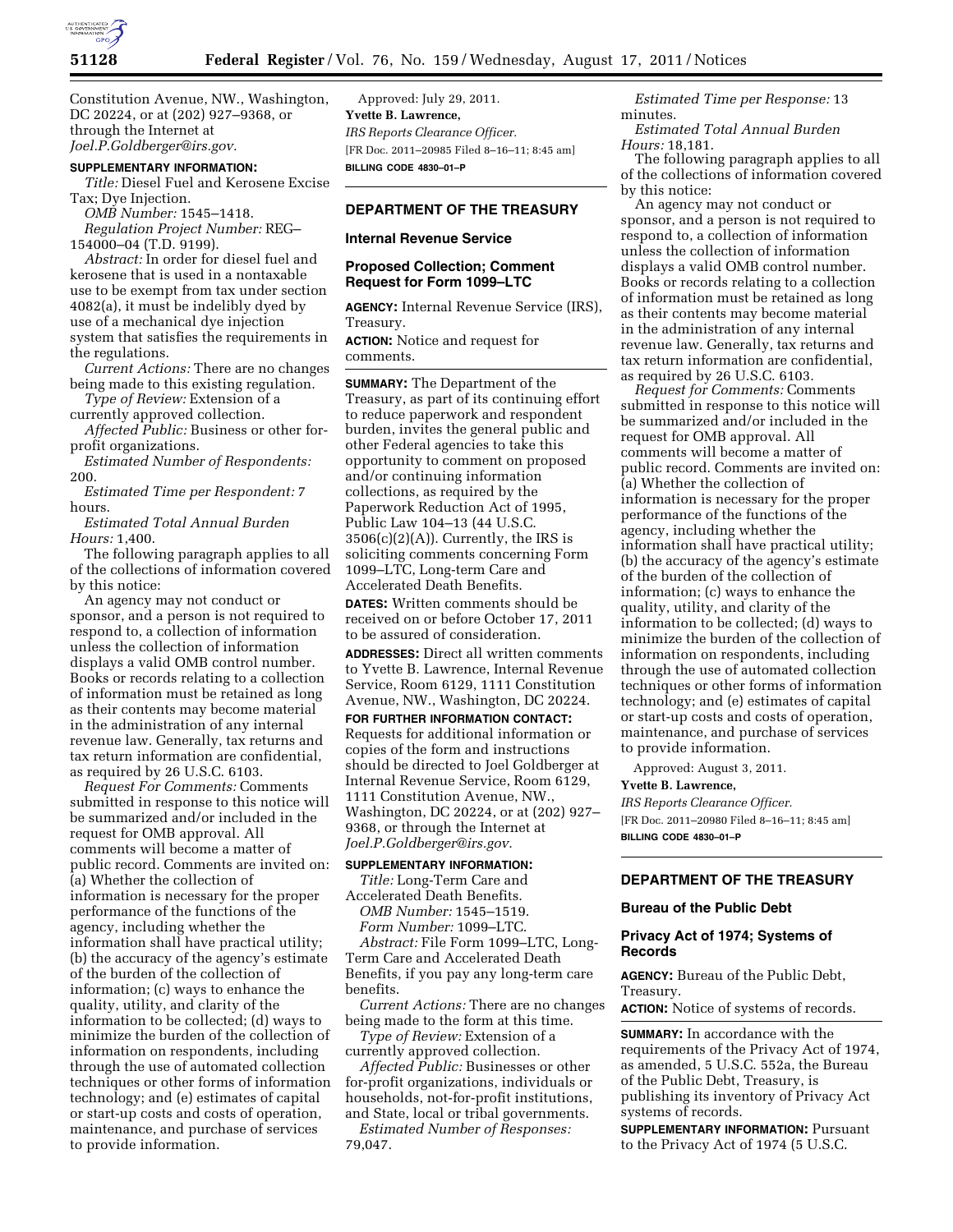552a) and the Office of Management and Budget (OMB), Circular No. A–130, the Bureau of the Public Debt (BPD) has completed a review of its Privacy Act systems of records notices to identify changes that will more accurately describe these records. Such changes throughout the document are editorial in nature and consist principally of changes to system locations and system manager addresses, and revisions to organizational titles.

In addition, BPD has deleted a routine use from BPD.001—Human Resources and Administrative Records, under which over-the-phone verification of certain employment information had been made for the benefit of BPD employees. The bureau has changed the process to require a written request from the employee as a best practice and to better protect BPD employees.

This publication also incorporates the alterations made to BPD.004— Controlled Access Security System, as published on July 17, 2009, at 74 FR 34867. The systems of records were last published in their entirety on July 23, 2008, at 73 FR 42904–42921.

#### **Systems Covered by this Notice**

This notice covers all systems of records adopted by the Bureau of the Public Debt up to April 1, 2011. The systems notices are reprinted in their entirety following the Table of Contents.

Dated: August 11, 2011.

#### **Veronica Marco,**

*Acting Deputy Assistant Secretary for Privacy, Transparency, and Records.* 

## **Table of Contents**

Bureau of the Public Debt

- BPD.001—Human Resources and Administrative Records
- BPD.002—United States Savings-Type Securities
- BPD.003—United States Securities (Other than Savings-Type Securities)
- BPD.004—Controlled Access Security System
- BPD.005—Employee Assistance Records
- BPD.006—Health Service Program Records
- BPD.007—Gifts to Reduce the Public Debt
- BPD.008—Retail Treasury Securities Access Application
- BPD.009—U.S. Treasury Securities Fraud Information System

## **TREASURY/BPD.001**

## **SYSTEM NAME:**

Human Resources and Administrative Records—Treasury/BPD.

#### **SYSTEM LOCATION(S):**

Records are maintained at the following Bureau of the Public Debt locations: 200 Third Street, Parkersburg, WV; 320 Avery Street, Parkersburg, WV; Second and Avery Streets, Parkersburg,

WV; and 799 9th Street, NW., Washington, DC. Copies of some documents have been duplicated for maintenance by supervisors for employees or programs under their supervision. These duplicates are also covered by this system of records.

## **CATEGORIES OF INDIVIDUALS COVERED BY THE SYSTEM:**

Records cover present and former employees, applicants for employment, contractors, vendors, and visitors.

# **CATEGORIES OF RECORDS IN THE SYSTEM:**

This system of records is limited to those records the Bureau of the Public Debt needs to function in an efficient manner and does not cover those records reported under another system of records notice.

(A) Human Resources Records: These records relate to categories such as disciplinary and adverse actions; leave and hours of duty; alternate work schedules, standards of conduct and ethics programs; indebtedness; employee suitability and security determinations; grievances; performance problems; bargaining unit matters; Federal labor relations issues; relocation notices; outside employment; recruitment; placement; merit promotion; special hiring programs, including veterans recruitment, employment of people with disabilities, Student Employment Programs; position classification and management; special areas of pay administration, including grade and pay retention, premium pay, scheduling of work, performance management and recognition; training and employee development programs; incentive awards; benefits and retirement programs; personnel and payroll actions; insurance; worker's and unemployment compensation; employee orientation; retirement; accident reports; and consolidation of personnel/program efforts among offices.

(B) Equal Employment Opportunity Records: These are records of informal EEO complaints and discussions that have not reached the level of formal complaints. After 30 days these records are destroyed or incorporated in a formal complaint file. Formal complaints are handled by the Treasury Department's Regional Complaints Center. Copies of formal complaint documents are sometimes maintained by the Bureau of the Public Debt's EEO Office.

(C) Administrative Services Records: These records relate to administrative support functions including motor vehicle operation, safety and security, access to exterior and interior areas,

contract guard records, offense/incident reports, accident reports, and security determinations.

(D) Procurement Records: These records relate to contractors/vendors if they are individuals; purchase card holders, including the name, social security number and credit card number for employees who hold Governmentuse cards; procurement integrity certificates, containing certifications by procurement officials that they are familiar with the Federal Procurement Policy Act.

(E) Financial Management Records: These records relate to government travel, vendor accounts, other employee reimbursements, interagency transactions, employee pay records, vendor registration data, purchase card accounts and transactions, and program payment agreements.

(F) Retiree Mailing Records: These records contain the name and address furnished by Bureau of the Public Debt retirees requesting mailings of newsletters and other special mailings.

(G) Travel Records: These records relate to employee relocation travel authorizations, reimbursements, and related vendor invoices.

#### **AUTHORITY FOR MAINTENANCE OF THE SYSTEM:**

5 U.S.C. 301; 31 U.S.C. 321.

#### **PURPOSE(S):**

These records are collected and maintained to document various aspects of a person's employment with the Bureau of the Public Debt and to assure the orderly processing of administrative actions within the Bureau.

## **ROUTINE USES OF RECORDS MAINTAINED IN THE SYSTEM, INCLUDING CATEGORIES OF USERS AND THE PURPOSES OF SUCH USES:**

These records may be disclosed to: (1) The Office of Personnel Management, the Merit Systems Protection Board, the Equal Employment Opportunity Commission, and the Federal Labor Relations Authority upon authorized request;

(2) Other Federal, State, or local agencies, such as a State employment compensation board or housing administration agency, so that the agency may adjudicate an individual's eligibility for a benefit, or liability in such matters as child support;

(3) Next-of-kin, voluntary guardians, and other representative or successor in interest of a deceased or incapacitated employee or former employee;

(4) Unions recognized as exclusive bargaining representatives under 5 U.S.C. chapter 71, arbitrators, and other parties responsible for the administration of the Federal labor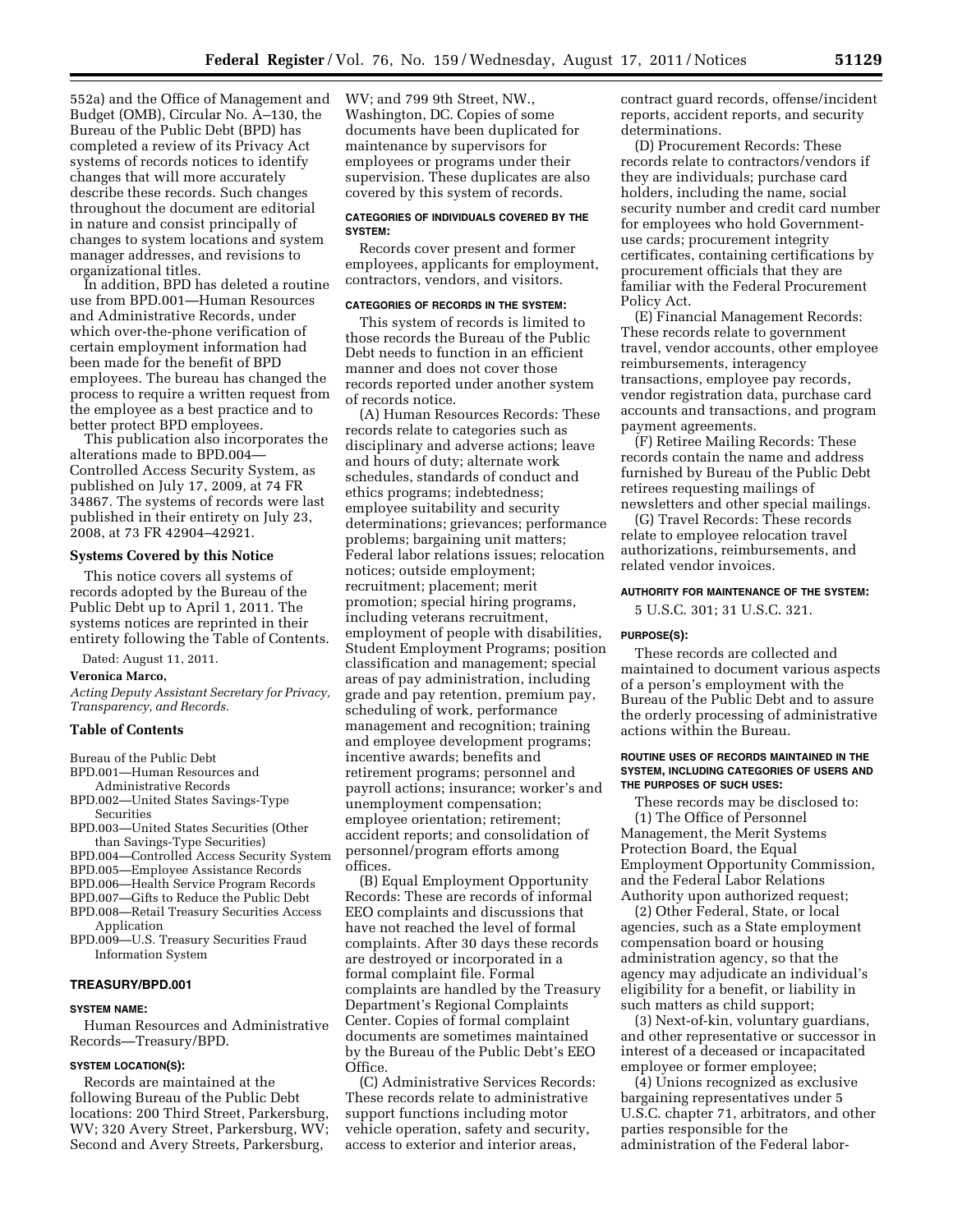management program if needed in the performance of their authorized duties;

(5) Private creditors for the purpose of garnishing wages of an employee if a debt has been reduced to a judgment;

(6) Authorized Federal and non-Federal entities for use in approved computer matching efforts, limited to those data elements considered necessary in making a determination of eligibility under particular benefit programs administered by those agencies or entities, to improve program integrity, and to collect debts and other monies owed to those agencies or entities or to the Bureau of the Public Debt;

(7) Contractors of the Bureau of the Public Debt for the purpose of processing personnel and administrative records;

(8) Other Federal, State, or local agencies in connection with the hiring or retention of an individual, the issuance of a security clearance, the conducting of a security or suitability investigation of an individual, the issuance of a license, contract, grant, or other benefit;

(9) Congressional offices in response to an inquiry made at the request of the individual to whom the record pertains;

(10) Other Federal agencies to effect salary or administrative offset for the purpose of collecting a debt, except that addresses obtained from the Internal Revenue Service shall not be disclosed to other agencies;

(11) Consumer reporting agencies, including mailing addresses obtained from the Internal Revenue Service to obtain credit reports;

(12) Debt collection agencies, including mailing addresses obtained from the Internal Revenue Service, for debt collection services;

(13) Appropriate Federal, State, local, or foreign agencies responsible for investigating or prosecuting the violations of, or for enforcing or implementing a statute, rule, regulation, order, or license, where the disclosing agency becomes aware of an indication of a violation or potential violation of civil or criminal law or regulation;

(14) A court, magistrate, or administrative tribunal in the course of presenting evidence, including disclosures to opposing counsel or witnesses in the course of civil discovery, litigation, or settlement negotiations or in connection with criminal law proceedings or in response to a subpoena;

(15) Third parties during the course of an investigation to the extent necessary to obtain information pertinent to the investigation; and

(16) To appropriate agencies, entities, and persons when (a) The Department suspects or has confirmed that the security or confidentiality of information in the system of records has been compromised; (b) the Department has determined that as a result of the suspected or confirmed compromise there is a risk of harm to economic or property interests, identity theft or fraud, or harm to the security or integrity of this system or other systems or programs (whether maintained by the Department or another agency or entity) that rely upon the compromised information; and (c) the disclosure made to such agencies, entities, and persons is reasonably necessary to assist in connection with the Department's efforts to respond to the suspected or confirmed compromise and prevent, minimize, or remedy such harm.

## **DISCLOSURE TO CONSUMER REPORTING AGENCIES:**

In accordance with the Privacy Act (5 U.S.C. 552a(b)(12)), disclosures may be made from this system of records to ''consumer reporting agencies'' as defined in 31 U.S.C. 3701(a)(3). The purpose of the disclosure is to aid in the collection of outstanding debts owed to the Federal Government. After the prerequisites of 31 U.S.C. 3711 have been followed, the Bureau of the Public Debt may disclose information necessary to establish the identity of the individual responsible for the claim, including name, address, and taxpayer identification number; the amount, status, and history of the claim; and the agency or program under which the claim arose.

# **POLICIES AND PRACTICES FOR STORING, RETRIEVING, ACCESSING, RETAINING, AND DISPOSING OF RECORDS IN THE SYSTEM:**

#### **STORAGE:**

Records in this system are stored on paper, microform, or in electronic media.

#### **RETRIEVABILITY:**

By name, social security number, or other assigned identifier.

#### **SAFEGUARDS:**

These records are maintained in controlled access areas. Identification cards are verified to ensure that only authorized personnel are present. Electronic records are protected by restricted access procedures, including the use of passwords and sign-on protocols that are periodically changed. Only employees whose official duties require access are allowed to view, administer, and control these records. Copies of records maintained on

computer have the same limited access as paper records.

## **RETENTION AND DISPOSAL:**

Records are maintained in accordance with National Archives and Records Administration retention schedules. Paper and microform records ready for disposal are destroyed by shredding or maceration. Records in electronic media are electronically erased using accepted techniques.

## **SYSTEM MANAGER AND ADDRESS:**

(A) Human Resources Records: Assistant Commissioner, Office of Management Services, Human Resources Division, Bureau of the Public Debt, 200 Third Street, Parkersburg, WV 26106–5312 and Executive Director, Administrative Resource Center, Human Resources Operations Division, Bureau of the Public Debt, 200 Third Street, Parkersburg, WV 26106–5312.

(B) Equal Employment Opportunity Records: Assistant Commissioner, Office of Management Services, Equal Employment Opportunity, Bureau of the Public Debt, 200 Third Street, Parkersburg, WV 26106–5312.

(C) Administrative Services Records: Assistant Commissioner, Office of Management Services, Division of Administrative Services and Division of Security and Emergency Preparedness, Bureau of the Public Debt, 200 Third Street, Parkersburg, WV 26106–5312.

(D) Procurement Records: Executive Director, Administrative Resource Center, Division of Procurement, Bureau of the Public Debt, 200 Third Street, Parkersburg, WV 26106–5312.

(E) Financial Management Records: Executive Director, Administrative Resource Center, Accounting Services Division, 200 Third Street, Parkersburg, WV 26106–5312.

(F) Retiree Mailing Records: Assistant Commissioner, Office of Management Services, Division of Administrative Services, Bureau of the Public Debt, 200 Third Street, Parkersburg, WV 26106– 5312.

(G) Travel Records: Executive Director, Administrative Resource Center, Travel Services Division, 200 Third Street, Parkersburg, WV 26106– 5312.

#### **NOTIFICATION PROCEDURE:**

Individuals may submit their requests for determination of whether the system contains records about them or for access to records as provided under ''Records Access Procedures.'' Requests must be made in compliance with the applicable regulations (31 CFR part 1, subpart C). Requests that do not comply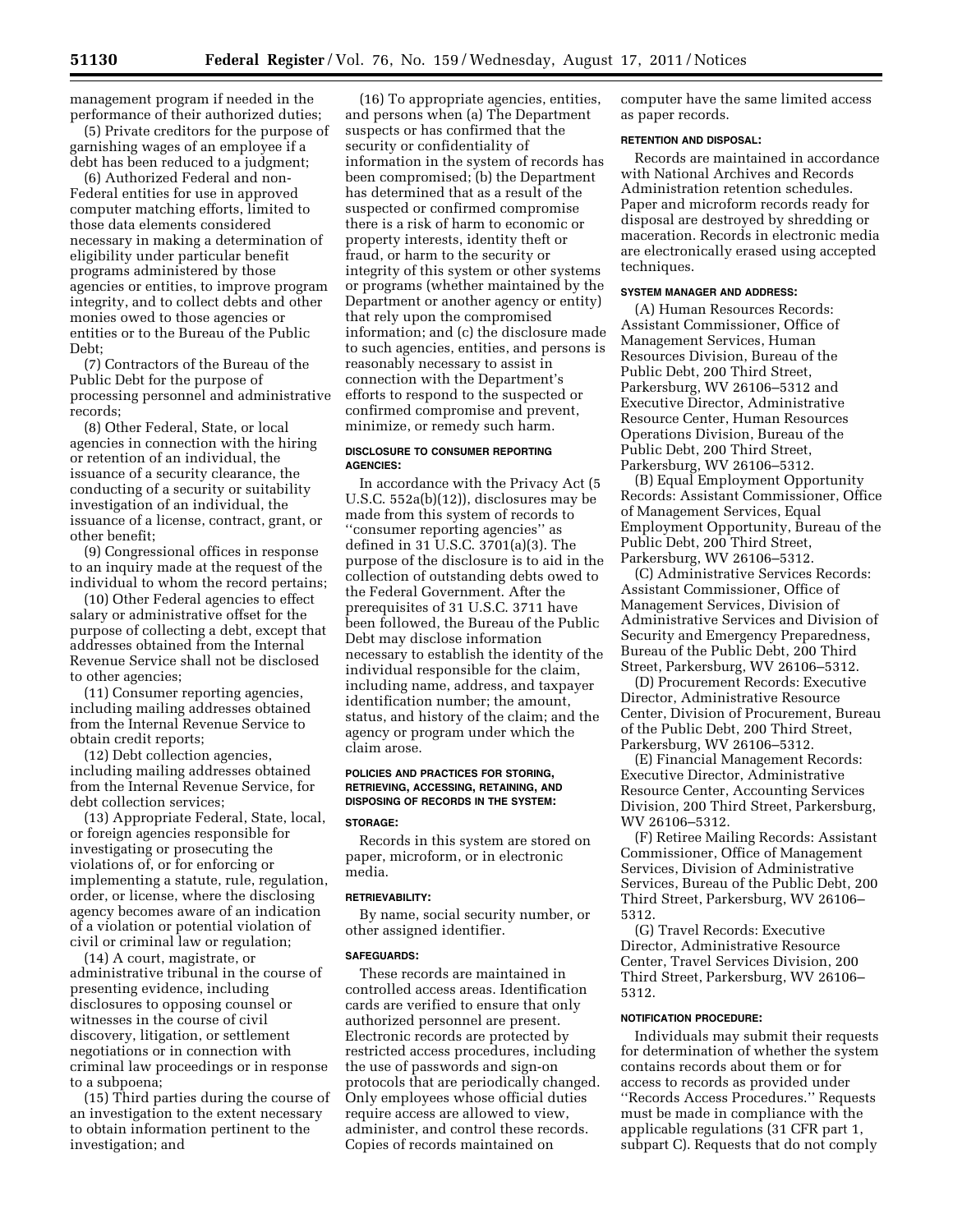fully with these procedures may result in noncompliance with the request, but will be answered to the extent possible.

## **RECORD ACCESS PROCEDURES:**

(1) A request for access to records must be in writing, signed by the individual concerned, identify the system of records, and clearly indicate that the request is made pursuant to the Privacy Act of 1974. If the individual is seeking access in person, identity may be established by the presentation of a single official document bearing the individual's photograph or by the presentation of two items of identification without a photograph, but showing a name and signature. If the individual is seeking access by mail, identity may be established by presenting a signature, address, and one other identifier such as a photocopy of an official document bearing the individual's signature. The Bureau of the Public Debt reserves the right to require additional verification of an individual's identity.

(2) Submit requests to the appropriate office as shown under ''System Manager and Address'' above.

(3) The request must state whether the requester wishes to be notified that the record exists or desires to inspect or obtain a copy of the record. If a copy of the record is desired, the requester must agree to pay the fees for copying the documents in accordance with 31 CFR 1.26(d)(2)(ii).

## **CONTESTING RECORD PROCEDURES:**

Initial amendment requests:

(1) A request by an individual contesting the content of records or for correction of records must be in writing, signed by the individual involved, identify the system of records, and clearly state that the request is made pursuant to the Privacy Act of 1974. If the request is made in person, identity may be established by the presentation of a single official document bearing the individual's photograph or by the presentation of two items of identification without a photograph, but instead showing a name and signature. If the request is made by mail, identity may be established by the presentation of a signature, address, and one other identifier such as a photocopy of an official document bearing the individual's signature. The Bureau of the Public Debt reserves the right to require additional verification of an individual's identity.

(2) Submit requests to the appropriate office as shown under ''System Manager and Address'' above.

(3) The request must specify:

(a) The dates of records in question,

(b) The specific records alleged to be incorrect,

- (c) The correction requested, and
- (d) The reasons.

(4) The request must include available evidence in support of the request.

Appeals from an initial denial of a request for correction of records:

(1) An appeal from an initial denial of a request for correction of records must be in writing, signed by the individual involved, identify the system of records, and clearly state that it is made pursuant to the Privacy Act of 1974. If the individual is making an appeal in person, identity may be established by the presentation of a single official document bearing the individual's photograph or by the presentation of two items of identification without a photograph, but showing a name and signature. If the individual is making an appeal by mail, identity may be established by the presentation of a signature, address, and one other identifier such as a photocopy of an official document bearing the individual's signature. The Bureau of the Public Debt reserves the right to require additional verification of an individual's identity.

(2) Appellate determinations will be made by the Commissioner of the Bureau of the Public Debt or the delegate of such officer. Appeals must be mailed or delivered personally to: Chief Counsel, Bureau of the Public Debt, 799 9th Street, NW., Washington, DC 20239–0001 (or as otherwise provided for in the applicable appendix to 31 CFR part 1, subpart C), within 35 days of the individual's receipt of the initial denial of the requested correction.

(3) An appeal must be marked ''Privacy Act Amendment Appeal'' and specify:

(a) The records to which the appeal relates,

(b) The date of the initial request made for correction of the records, and (c) The date the initial denial of the

request for correction was received.

(4) An appeal must also specify the reasons for the requester's disagreement with the initial denial of correction and must include any applicable supporting evidence.

#### **RECORD SOURCE CATEGORIES:**

Information in this system of records is provided by the subject of the record, authorized representatives, supervisor, employers, medical personnel, other employees, other Federal, State, or local agencies, and commercial entities.

# **EXEMPTIONS CLAIMED FOR THE SYSTEM:**  None.

#### **TREASURY/BPD.002**

#### **SYSTEM NAME:**

United States Savings-Type Securities—Treasury/BPD.

#### **SYSTEM LOCATION(S):**

Bureau of the Public Debt, 200 Third Street, Parkersburg, WV; Bureau of the Public Debt, 799 9th Street, NW., Washington, DC; and Federal Reserve Banks and Branches in Minneapolis, MN and Pittsburgh, PA.

## **CATEGORIES OF INDIVIDUALS COVERED BY THE SYSTEM:**

Present and former owners of, claimants to, persons entitled to, and inquirers concerning United States savings-type securities and interest on securities, including without limitation United States Savings Bonds, Savings Notes, Retirement Plan Bonds, and Individual Retirement Bonds.

#### **CATEGORIES OF RECORDS IN THE SYSTEM:**

(1) Issuance: Records relating to registration, issuance, and correspondence in connection with issuance of savings-type securities. This category includes records of current income savings bonds processed under an automated system that will permit access by selected Federal Reserve Banks and Branches.

(2) Holdings: Records documenting ownership, status, payments by date and account numbers, and inscription information; interest activity; correspondence in connection with notice of change of name and address; non-receipt or over- or underpayments of interest and principal; and numerical registers of ownership. Such records include information relating to savingstype securities held in safekeeping in conjunction with the Department's program to deliver such securities to the owners or persons entitled. This category includes records of current income savings bonds processed under an automated system that will permit access by selected Federal Reserve Banks and Branches.

(3) Transactions (redemptions, payments, and reissues): Records, which include securities transaction requests; interest activity; legal papers supporting transactions; applications for disposition or payment of securities and/or interest thereon of deceased or incapacitated owners; records of retired securities; and payment records. This category includes records of current income savings bonds processed under an automated system that will permit access by selected Federal Reserve Banks and Branches.

(4) Claims: Records including correspondence concerning lost, stolen,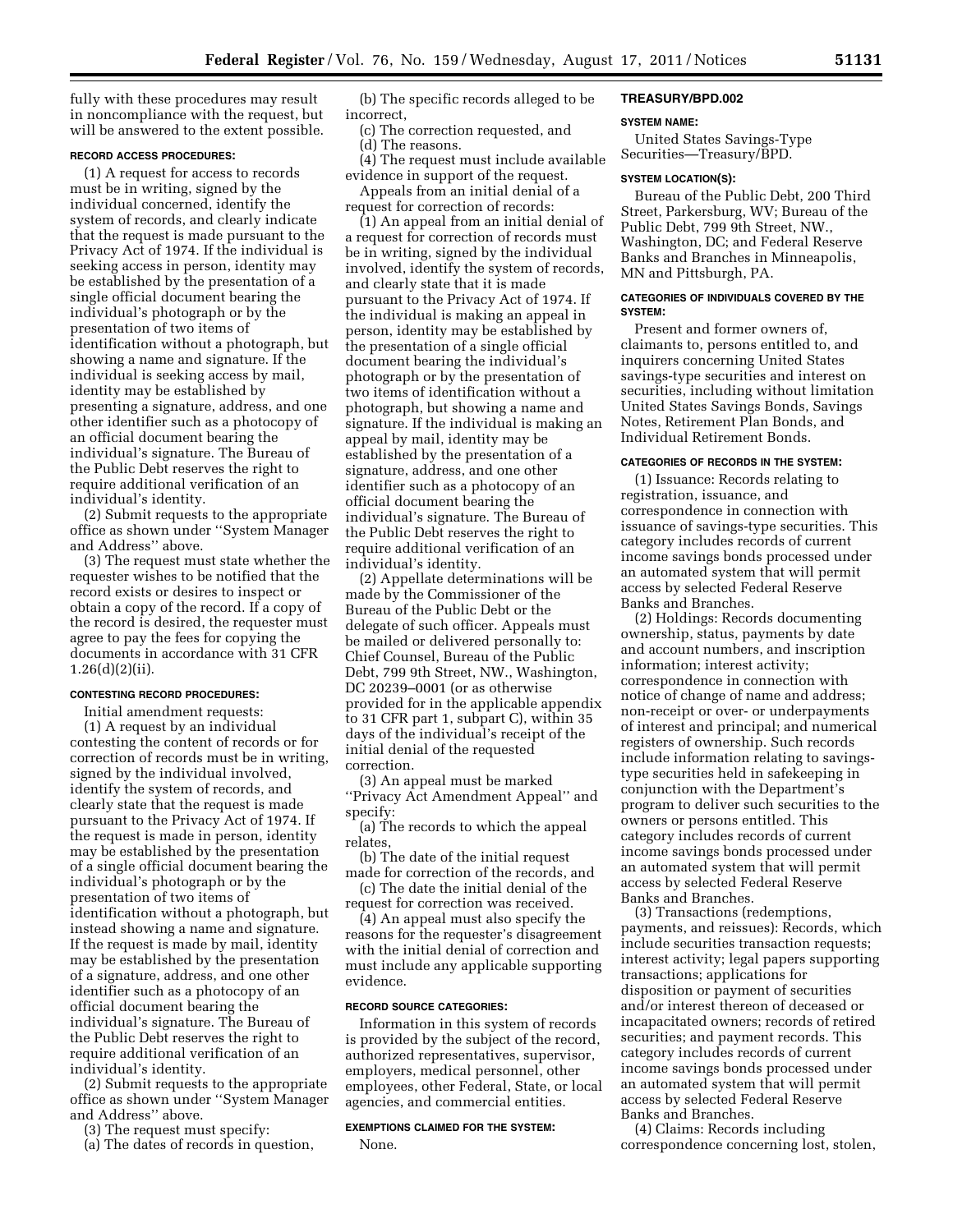destroyed, or mutilated savings-type securities; bonds of indemnity; legal documents supporting claims for relief; and records of caveats entered.

(5) Inquiries: Records of correspondence with individuals who have requested information concerning savings-type securities and/or interest thereon.

#### **AUTHORITY FOR MAINTENANCE OF THE SYSTEM:**

5 U.S.C. 301; 31 U.S.C. 3101, *et seq.* 

#### **PURPOSES:**

Information in this system of records is collected and maintained to enable the Bureau of the Public Debt and its agents to issue savings bonds, to process transactions, to make payments, and to identify owners and their accounts.

#### **ROUTINE USES OF RECORDS MAINTAINED IN THE SYSTEM, INCLUDING CATEGORIES OF USERS AND THE PURPOSES OF SUCH USES:**

These records may be disclosed to: (1) Agents or contractors of the Department for the purpose of administering the public debt of the United States;

(2) Next-of-kin, voluntary guardian, legal representative or successor in interest of a deceased or incapacitated owner of securities and others entitled to the reissue, distribution, or payment for the purpose of assuring equitable and lawful disposition of securities and interest;

(3) Either co-owner for bonds registered in that form or to the beneficiary for bonds registered in that form, provided that acceptable proof of death of the owner is submitted;

(4) The Internal Revenue Service for the purpose of facilitating collection of the tax revenues of the United States;

(5) The Department of Justice when seeking legal advice or when

(a) The Department of the Treasury (agency) or

(b) The Bureau of the Public Debt, or

(c) Any employee of the agency in his or her official capacity, or

(d) Any employee of the agency in his or her individual capacity where the Department of Justice has agreed to represent the employee, or

(e) The United States, where the agency determines that litigation is likely to affect the agency or the Bureau of the Public Debt, is a party to litigation or has an interest in such litigation, and the use of such records by the Department of Justice is deemed by the agency to be relevant and necessary to the litigation;

(6) The Department of Veterans Affairs and selected veterans' publications for the purpose of locating owners or other persons entitled to

undeliverable bonds held in safekeeping by the Department;

(7) Other Federal agencies to effect salary or administrative offset for the purpose of collecting debts;

(8) A consumer reporting agency, including mailing addresses obtained from the Internal Revenue Service, to obtain credit reports;

(9) A debt collection agency, including mailing addresses obtained from the Internal Revenue Service, for debt collection services;

(10) Contractors conducting Treasurysponsored surveys, polls, or statistical analyses relating to the marketing or administration of the public debt of the United States;

(11) Appropriate Federal, State, local, or foreign agencies responsible for investigating or prosecuting the violations of, or for enforcing or implementing, a statute, rule, regulation, order, or license;

(12) A court, magistrate, or administrative tribunal in the course of presenting evidence, including disclosures to opposing counsel or witnesses in the course of civil discovery, litigation, or settlement negotiations or in connection with criminal law proceedings or in response to a subpoena;

(13) A Congressional office in response to an inquiry made at the request of the individual to whom the record pertains;

(14) Disclose through computer matching information on individuals owing debts to the Bureau of the Public Debt to other Federal agencies for the purpose of determining whether the debtor is a Federal employee or retiree receiving payments that may be used to collect the debt through administrative or salary offset;

(15) Disclose through computer matching information on holdings of savings-type securities to requesting Federal agencies under approved agreements limiting the information to that which is relevant in making a determination of eligibility for Federal benefits administered by those agencies;

(16) Disclose through computer matching, information on individuals with whom the Bureau of the Public Debt has lost contact, to other Federal agencies for the purpose of utilizing letter forwarding services to advise these individuals that they should contact the Bureau about returned payments and/or matured, unredeemed securities; and

(17) Appropriate agencies, entities, and persons when (a) the Department suspects or has confirmed that the security or confidentiality of information in the system of records has been compromised; (b) the Department has determined that as a result of the suspected or confirmed compromise there is a risk of harm to economic or property interests, identity theft or fraud, or harm to the security or integrity of this system or other systems or programs (whether maintained by the Department or another agency or entity) that rely upon the compromised information; and (c) the disclosure made to such agencies, entities, and persons is reasonably necessary to assist in connection with the Department's efforts to respond to the suspected or confirmed compromise and prevent, minimize, or remedy such harm.

#### **DISCLOSURE TO CONSUMER REPORTING AGENCIES:**

In accordance with the Privacy Act (5 U.S.C. 552a(b)(12)), disclosures may be made from this system of records to ''consumer reporting agencies'' as defined in 31 U.S.C. 3701(a)(3). The purpose of the disclosure is to aid in the collection of outstanding debts owed to the Federal Government. After the prerequisites of 31 U.S.C. 3711 have been followed, the Bureau of the Public Debt may disclose information necessary to establish the identity of the individual responsible for the claim, including name, address, and taxpayer identification number; the amount, status, and history of the claim; and the agency or program under which the claim arose.

# **POLICIES AND PRACTICES FOR STORING, RETRIEVING, ACCESSING, RETAINING, AND DISPOSING OF RECORDS IN THE SYSTEM:**

## **STORAGE:**

Records in this system are stored on paper, microform, or in electronic media.

#### **RETRIEVABILITY:**

Information can be retrieved alphabetically by name, address, and period of time the security was issued, by bond serial numbers, other assigned identifier, or, in some cases, numerically by social security number. In the case of securities, except Series G savings bonds, registered in more than one name, information relating to those securities can be retrieved only by the names, or, in some cases, the social security number of the registrants, primarily the registered owners or firstnamed co-owners. In the case of gift bonds inscribed with the social security number of the purchaser, bonds are retrieved under that number, or by bond serial number.

#### **SAFEGUARDS:**

Information is contained in secure buildings or in areas which are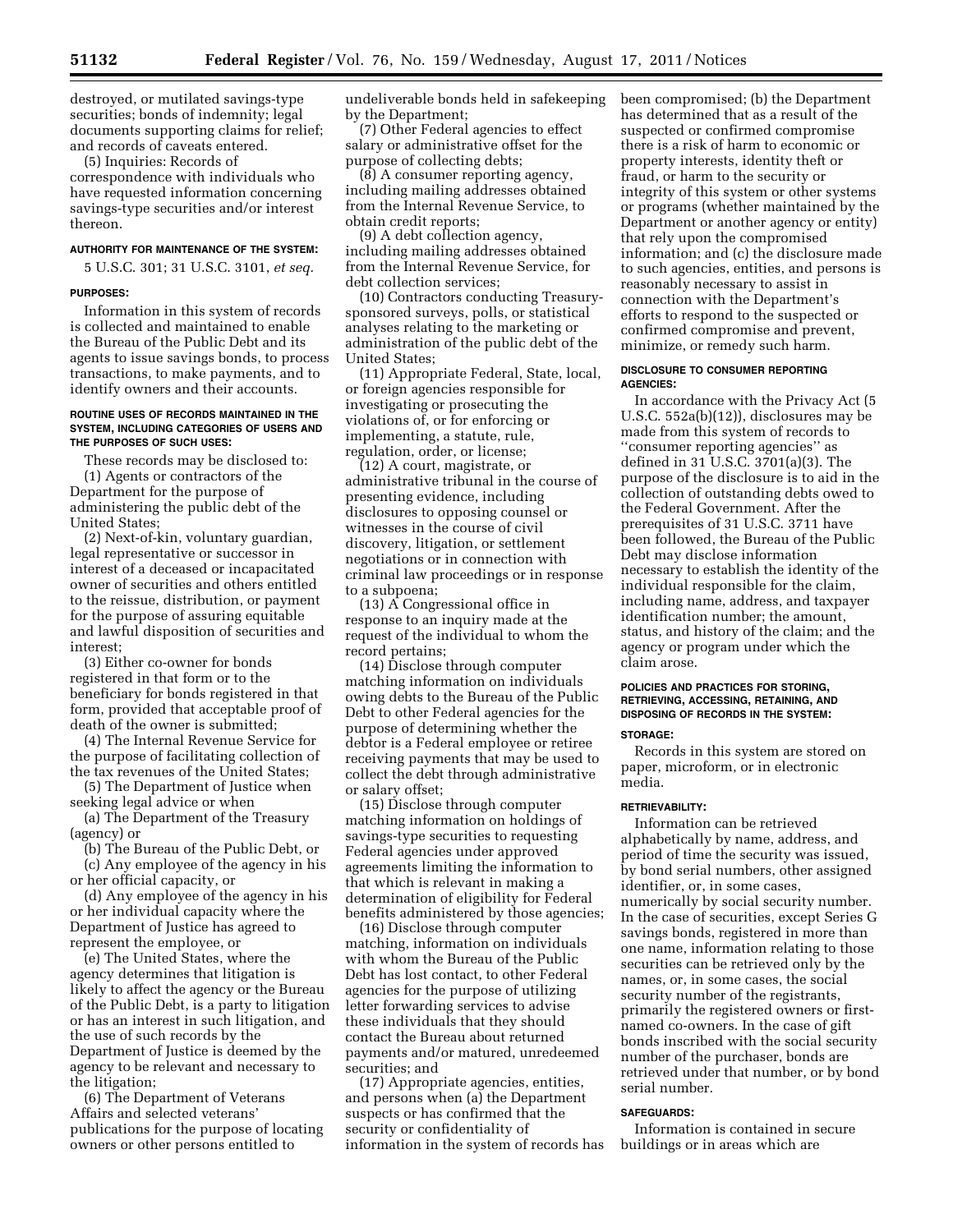occupied either by officers and responsible employees of the Bureau of the Public Debt who are subject to personnel screening procedures and to the Treasury Department Code of Conduct or by agents of the Bureau of the Public Debt who are required to maintain proper control over records while in their custody. Additionally, since in most cases, numerous steps are involved in the retrieval process, unauthorized persons would be unable to retrieve information in meaningful form. Information stored in electronic media is safeguarded by automatic data processing security procedures in addition to physical security measures. Additionally, for those categories of records stored in computers with online terminal access, the information cannot be accessed without proper passwords and preauthorized functional capability.

## **RETENTION AND DISPOSAL:**

Records of holdings, forms, documents, and other legal papers which constitute the basis for transactions subsequent to original issue are maintained for such time as is necessary to protect the legal rights and interests of the United States Government and the persons affected, or otherwise until they are no longer historically significant. Other records are disposed of at varying intervals in accordance with records retention schedules reviewed and approved by the National Archives and Records Administration (NARA). Paper and microform records ready for disposal are destroyed by shredding or maceration. Records in electronic media are electronically erased using accepted techniques.

#### **SYSTEM MANAGER AND ADDRESS:**

Assistant Commissioner, Office of Retail Securities, Bureau of the Public Debt, 200 Third Street, Parkersburg, WV 26106–5312.

#### **NOTIFICATION PROCEDURE:**

Individuals may submit their requests for determination of whether the system contains records about them or for access to records as provided under ''Records Access Procedures.'' Requests must be made in compliance with the applicable regulations (31 CFR part 1, subpart C). Requests that do not comply fully with these procedures may result in noncompliance with the request, but will be answered to the extent possible.

## **RECORD ACCESS PROCEDURES:**

(1) A request for access to records must be in writing, signed by the individual concerned, identify the system of records, and clearly indicate

that the request is made pursuant to the Privacy Act of 1974. If the individual is seeking access in person, identity may be established by the presentation of a single official document bearing the individual's photograph or by the presentation of two items of identification without a photograph, but showing a name and signature. If the individual is seeking access by mail, identity may be established by presenting a signature, address, and one other identifier such as a photocopy of an official document bearing the individual's signature. The Bureau of the Public Debt reserves the right to require additional verification of an individual's identity.

(2) The request must state whether the requester wishes to be notified that the record exists or desires to inspect or obtain a copy of the record. If a copy of the record is desired, the requester must agree to pay the fees for copying the documents in accordance with 31 CFR 1.26(d)(2)(ii).

(3) Requests by individuals about securities they own:

(a) For current income savings bonds: Individuals may contact the nearest Treasury Retail Securities Site as listed in the Appendix to this system of records or the Office of Retail Securities, Bureau of the Public Debt, 200 Third Street, Parkersburg, WV 26106–5312. If the Treasury Retail Securities Site cannot access the particular record, the individual will be advised to contact Retail Securities at the Bureau of the Public Debt. Individuals must provide sufficient information, including their address and social security number, to identify themselves as owner or coowner of the securities. They should provide the complete bond serial numbers, including alphabetic prefixes and suffixes, if known. Otherwise, the series, approximate date, form of registration, and, except for Series G Savings Bonds registered in coownership form, the names and social security numbers of all persons named in the registration should be provided. If a Case Identification Number is known, that should be provided.

(b) For all other types of securities covered by this system of records: Individuals should contact the following: Office of Retail Securities, Bureau of the Public Debt, 200 Third Street, Parkersburg, WV 26106–5312. Individuals should provide sufficient information, including their address and social security number, to identify themselves as owner or co-owner of the securities. Individuals must provide sufficient information to identify the securities, such as type or series of security, approximate date of issue,

serial number, form of registration, and the name and social security number of the first-named co-owner, or in the case of gift bonds the social security number of the purchaser if that number was used.

(4) Requests by anyone other than individuals named on securities must contain sufficient information to identify the securities; this would include type or series of securities, approximate date of issue, serial number, and form of registration. These requests will be honored only if the identity and right of the requester to the information have been established. Send requests to the addresses shown in (3)(a) or (3)(b) above, depending on the type of security involved.

(a) Requests by a beneficiary for information concerning securities registered in beneficiary form must be accompanied by the name and social security number of the owner and by proof of death of the registered owner.

(b) Requests for records of holdings or other information concerning a deceased or incapacitated individual must be accompanied either by evidence of the requester's appointment as legal representative of the estate of the individual or by a statement attesting that no such representative has been appointed and giving the nature of the relationship between the requester and the individual.

## **CONTESTING RECORD PROCEDURES:**

Initial amendment requests: (1) A request by an individual contesting the content of records or for correction of records must be in writing, signed by the individual involved, identify the system of records, and clearly state that the request is made pursuant to the Privacy Act of 1974. If the request is made in person, identity may be established by the presentation of a single official document bearing the individual's photograph or by the presentation of two items of identification without a photograph, but instead showing a name and signature. If the request is made by mail, identity may be established by the presentation of a signature, address, and one other identifier such as a photocopy of an official document bearing the individual's signature. The Bureau of the Public Debt reserves the right to require additional verification of an individual's identity.

(2) Submit requests to the appropriate office as shown under ''System Manager and Address'' above.

- (3) The request must specify:
- (a) The dates of records in question,

(b) The specific records alleged to be incorrect,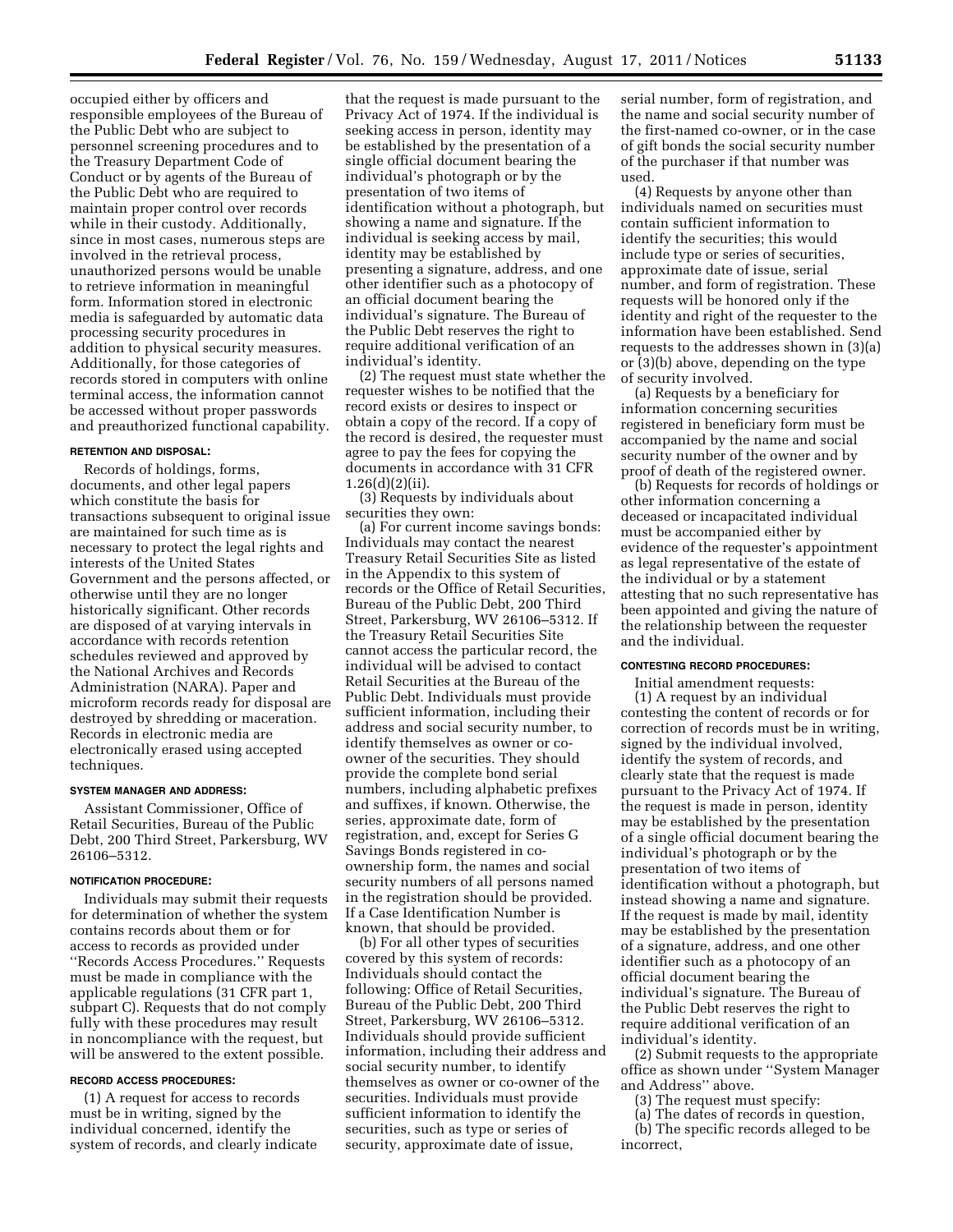(c) The correction requested, and

(d) The reasons.

(4) The request must include available evidence in support of the request.

Appeals from an initial denial of a request for correction of records:

(1) An appeal from an initial denial of a request for correction of records must be in writing, signed by the individual involved, identify the system of records, and clearly state that it is made pursuant to the Privacy Act of 1974. If the individual is making an appeal in person, identity may be established by the presentation of a single official document bearing the individual's photograph or by the presentation of two items of identification without a photograph, but showing a name and signature. If the individual is making an appeal by mail, identity may be established by the presentation of a signature, address, and one other identifier such as a photocopy of an official document bearing the individual's signature. The Bureau of the Public Debt reserves the right to require additional verification of an individual's identity.

(2) Appellate determinations will be made by the Commissioner of the Public Debt or the delegate of such officer. Appeals must be mailed or delivered personally to: Chief Counsel, Bureau of the Public Debt, 799 9th Street, NW., Washington, DC 20239–0001 (or as otherwise provided for in the applicable appendix to 31 CFR part 1, subpart C), within 35 days of the individual's receipt of the initial denial of the requested correction.

(3) An appeal must be marked ''Privacy Act Amendment Appeal'' and specify:

(a) The records to which the appeal relates,

(b) The date of the initial request made for correction of the records, and

(c) The date the initial denial of the request for correction was received.

(4) An appeal must also specify the reasons for the requester's disagreement with the initial denial of correction and must include any applicable supporting evidence.

## **RECORD SOURCE CATEGORIES:**

Information on records in this system is furnished by the individuals or their authorized representatives as listed in ''Categories of Individuals'' and issuing agents for securities or is generated within the system itself.

#### **EXEMPTIONS CLAIMED FOR THE SYSTEM:**

None.

#### **APPENDIX OF TREASURY RETAIL SECURITIES SITES:**

This appendix provides individuals contact information for inquiring about their securities.

Federal Reserve Bank, Pittsburgh Branch, P.O. Box 299, Pittsburgh, PA 15230–0299; Telephone 1–800–245– 2804.

Federal Reserve Bank, Minneapolis Branch, P.O. Box 214, Minneapolis, MN 55480–0214; Telephone 1–800–553– 2663.

Bureau of the Public Debt, Retail Securities, Parkersburg, WV 26106– 5312.

## **TREASURY/BPD.003**

# **SYSTEM NAME:**

United States Securities (Other than Savings-Type Securities)—Treasury/ BPD.

# **SYSTEM LOCATION(S):**

Bureau of the Public Debt, 200 Third Street, Parkersburg, WV; Bureau of the Public Debt, 799 9th Street, NW., Washington, DC; and Federal Reserve Banks and Branches in Minneapolis, MN; Philadelphia, PA; and Pittsburgh, PA.

## **CATEGORIES OF INDIVIDUALS COVERED BY THE SYSTEM:**

Present and former owners of, subscribers to, claimants to, persons entitled to, and inquirers concerning United States Treasury securities (except savings-type securities) and interest on securities and such securities for which the Treasury acts as agents, including without limitation, Treasury Bonds, Notes, and Bills; Adjusted Service Bonds; Armed Forces Leave Bonds; and Federal Housing Administration Debentures.

#### **CATEGORIES OF RECORDS IN THE SYSTEM:**

(1) Issuance: Records relating to tenders, bids, subscriptions, advices of shipment, requests (applications) for original issue, and correspondence concerning erroneous issue and nonreceipt of securities.

(2) Holdings: Records of ownership and interest activity on registered or recorded United States securities (other than savings-type securities); records about fees for Legacy TreasuryDirect accounts exceeding a stipulated amount; change of name and address notices; correspondence concerning errors in registration or recordation; nonreceipt or over- and underpayments of interest and principal; records of interest activity; records of unclaimed accounts; and letters concerning the New York State tax exemption for veterans of World War I.

(3) Transactions (redemptions, payments, reissues, transfers, and exchanges): Records which include securities transaction requests; records about fees for definitive securities issued; legal papers supporting transactions; applications for transfer, disposition, or payment of securities of deceased or incompetent owners; records of Federal estate tax transactions; certificates of ownership covering paid overdue bearer securities; records of erroneous redemption transactions; records of retired securities; and payment records.

(4) Claims: Records including correspondence concerning lost, stolen, destroyed, or mutilated United States securities (other than savings-type securities) or securities for which the Treasury acts as agent and interest coupons thereon; bonds of indemnity; legal documents supporting claims for relief; and records of caveats entered.

(5) Inquiries: Records of correspondence with individuals who have requested information concerning United States Treasury securities (other than savings-type securities) or securities for which the Treasury acts as agent.

(6) All of the above categories of records except ''(4) Claims'' include records of Treasury bills, notes, and bonds in the TreasuryDirect Book-entry Securities System.

#### **AUTHORITY FOR MAINTENANCE OF THE SYSTEM:**

5 U.S.C. 301; 31 U.S.C. 3101 *et seq.* 

## **PURPOSE(S):**

Information in this system of records is collected and maintained to enable the Bureau of the Public Debt and its agents to issue United States securities (other than savings-type securities), to process transactions, to make payments, and to identify owners and their accounts.

#### **ROUTINE USES OF RECORDS MAINTAINED IN THE SYSTEM, INCLUDING CATEGORIES OF USERS AND THE PURPOSES OF SUCH USES:**

These records may be disclosed to: (1) Agents or contractors of the Department for the purpose of administering the public debt of the United States;

(2) Next-of-kin, voluntary guardian, legal representative or successor in interest of a deceased or incapacitated owner of securities and others entitled upon transfer, exchange, distribution, or payment for the purpose of assuring equitable and lawful disposition of securities and interest;

(3) Any of the owners if the related securities are registered or recorded in the names of two or more owners;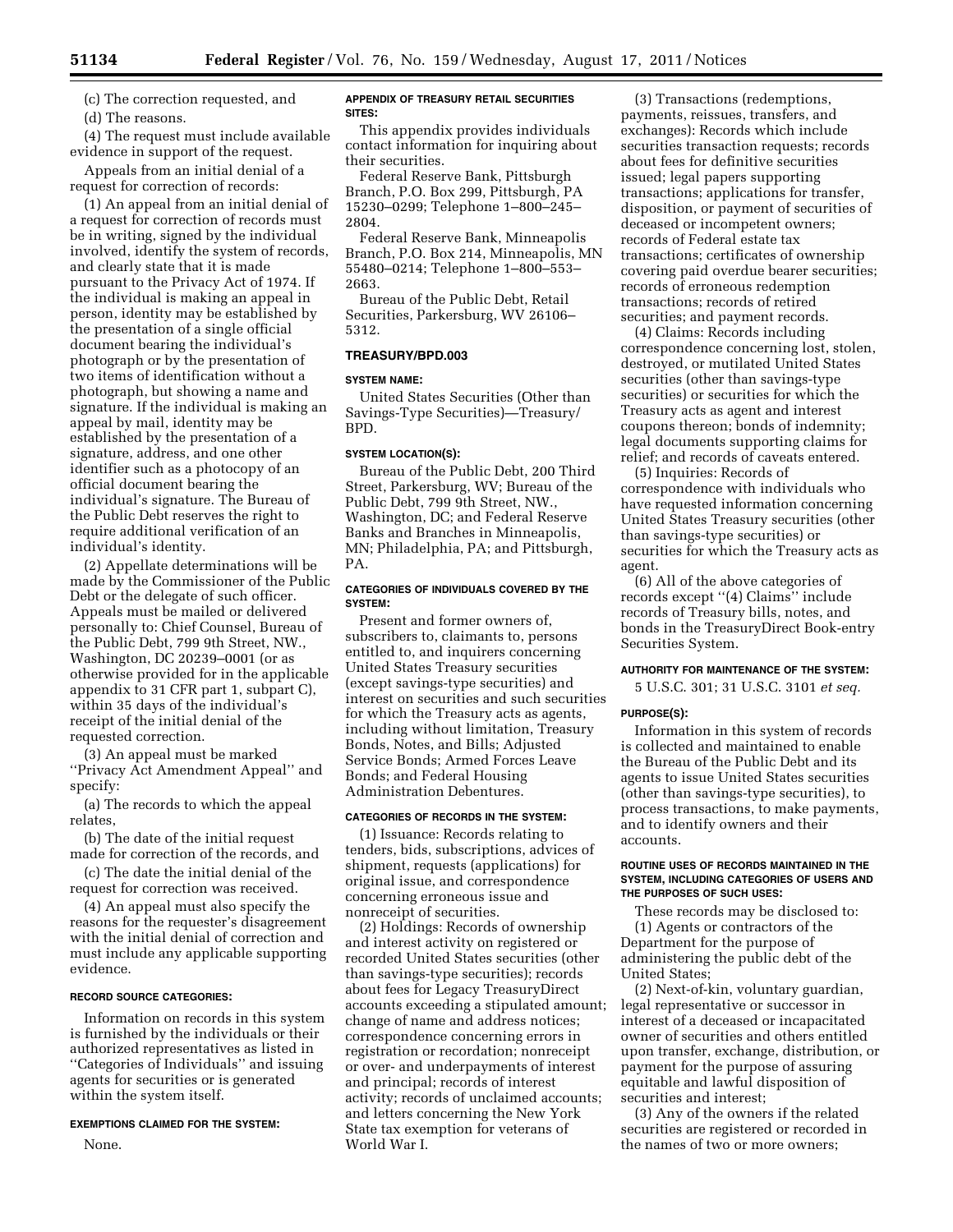(4) The Internal Revenue Service for the purpose of facilitating the collection of the tax revenues of the United States;

(5) The Department of Justice when seeking legal advice or when:

(a) The Department of the Treasury (agency) or

(b) The Bureau of the Public Debt, or

(c) Any employee of the agency in his or her official capacity, or

(d) Any employee of the agency in his or her individual capacity where the Department of Justice has agreed to represent the employee, or

(e) The United States, where the agency determines that litigation is likely to affect the agency or the Bureau of the Public Debt, is a party to litigation or has an interest in such litigation, and the use of such records by the Department of Justice is deemed by the agency to be relevant and necessary to the litigation;

(6) The Department of Veterans Affairs when it relates to the holdings of Armed Forces Leave Bonds to facilitate the redemption or disposition of these securities;

(7) Other Federal agencies to effect salary or administrative offset for the purpose of collecting debts;

(8) A consumer reporting agency, including mailing addresses obtained from the Internal Revenue Service, to obtain credit reports;

(9) A debt collection agency, including mailing addresses obtained from the Internal Revenue Service, for debt collection services;

(10) Contractors conducting Treasurysponsored surveys, polls, or statistical analyses relating to marketing or administration of the public debt of the United States;

(11) Appropriate Federal, State, local, or foreign agencies responsible for investigating or prosecuting the violations of, or for enforcing or implementing, a statute, rule, regulation, order, or license;

(12) A court, magistrate, or administrative tribunal in the course of presenting evidence, including disclosures to opposing counsel or witnesses in the course of civil discovery, litigation, or settlement negotiations or in connection with criminal law proceedings or in response to a subpoena;

(13) A Congressional office in response to an inquiry made at the request of the individual to whom the record pertains;

(14) Disclose through computer matching information on individuals owing debts to the Bureau of the Public Debt to other Federal agencies for the purpose of determining whether the debtor is a Federal employee or retiree

receiving payments that may be used to collect the debt through administrative or salary offset;

(15) Disclose through computer matching information on holdings of Treasury securities to requesting Federal agencies under approved agreements limiting the information to that which is relevant in making a determination of eligibility for Federal benefits administered by those agencies;

(16) Disclose through computer matching, information on individuals with whom the Bureau of the Public Debt has lost contact, to other Federal agencies for the purpose of utilizing letter-forwarding services to advise these individuals that they should contact the Bureau about returned payments and/or matured unredeemed securities; and

(17) To appropriate agencies, entities, and persons when (a) the Department suspects or has confirmed that the security or confidentiality of information in the system of records has been compromised; (b) the Department has determined that as a result of the suspected or confirmed compromise there is a risk of harm to economic or property interests, identity theft or fraud, or harm to the security or integrity of this system or other systems or programs (whether maintained by the Department or another agency or entity) that rely upon the compromised information; and (c) the disclosure made to such agencies, entities, and persons is reasonably necessary to assist in connection with the Department's efforts to respond to the suspected or confirmed compromise and prevent, minimize, or remedy such harm.

## **DISCLOSURE TO CONSUMER REPORTING AGENCIES:**

In accordance with the Privacy Act (5 U.S.C. 552a(b)(12)), disclosures may be made from this system of records to ''consumer reporting agencies'' as defined in 31 U.S.C. 3701(a)(3). The purpose of the disclosure is to aid in the collection of outstanding debts owed to the Federal Government. After the prerequisites of 31 U.S.C. 3711 have been followed, the Bureau of the Public Debt may disclose information necessary to establish the identity of the individual responsible for the claim, including name, address, and taxpayer identification number; the amount, status, and history of the claim; and the agency or program under which the claim arose.

## **POLICIES AND PRACTICES FOR STORING, RETRIEVING, ACCESSING, RETAINING, AND DISPOSING OF RECORDS IN THE SYSTEM:**

#### **STORAGE:**

Records in this system are stored on paper, microform, or in electronic media.

#### **RETRIEVABILITY:**

Information can be retrieved by social security account number, other assigned identifier, or, in some cases, alphabetically by name or numerically by security serial number. In the case of securities registered in more than one name, information relating to those securities generally can be retrieved only by social security number or by the name of the first-named owner.

# **SAFEGUARDS:**

Information is contained in secure buildings, Federal Records Centers, or in areas which are occupied either by officers and responsible employees of the Department who are subject to personnel screening procedures and to the Executive Branch and Treasury Department Standards of Conduct or by agents of the Department who are required by the Department to maintain proper control over records while in their custody. Additionally, since in most cases, numerous steps are involved in the retrieval process, unauthorized persons would be unable to retrieve information in a meaningful form. Information stored in electronic media is safeguarded by automatic data processing security procedures in addition to physical security measures. Additionally, for those categories of records stored in computers with terminal access, the information cannot be obtained or modified without proper passwords and preauthorized functional capability.

# **RETENTION AND DISPOSAL:**

Records of holdings, forms, documents, and other legal papers which constitute the basis for transactions subsequent to original issue are maintained for such time as is necessary to protect the legal rights and interests of the U.S. Government and the persons affected, or otherwise until they are no longer historically significant. Other records are disposed of at varying intervals in accordance with records retention schedules reviewed and approved by the National Archives and Records Administration (NARA). Paper and microform records ready for disposal are destroyed by shredding or maceration. Records in electronic media are electronically erased using accepted techniques.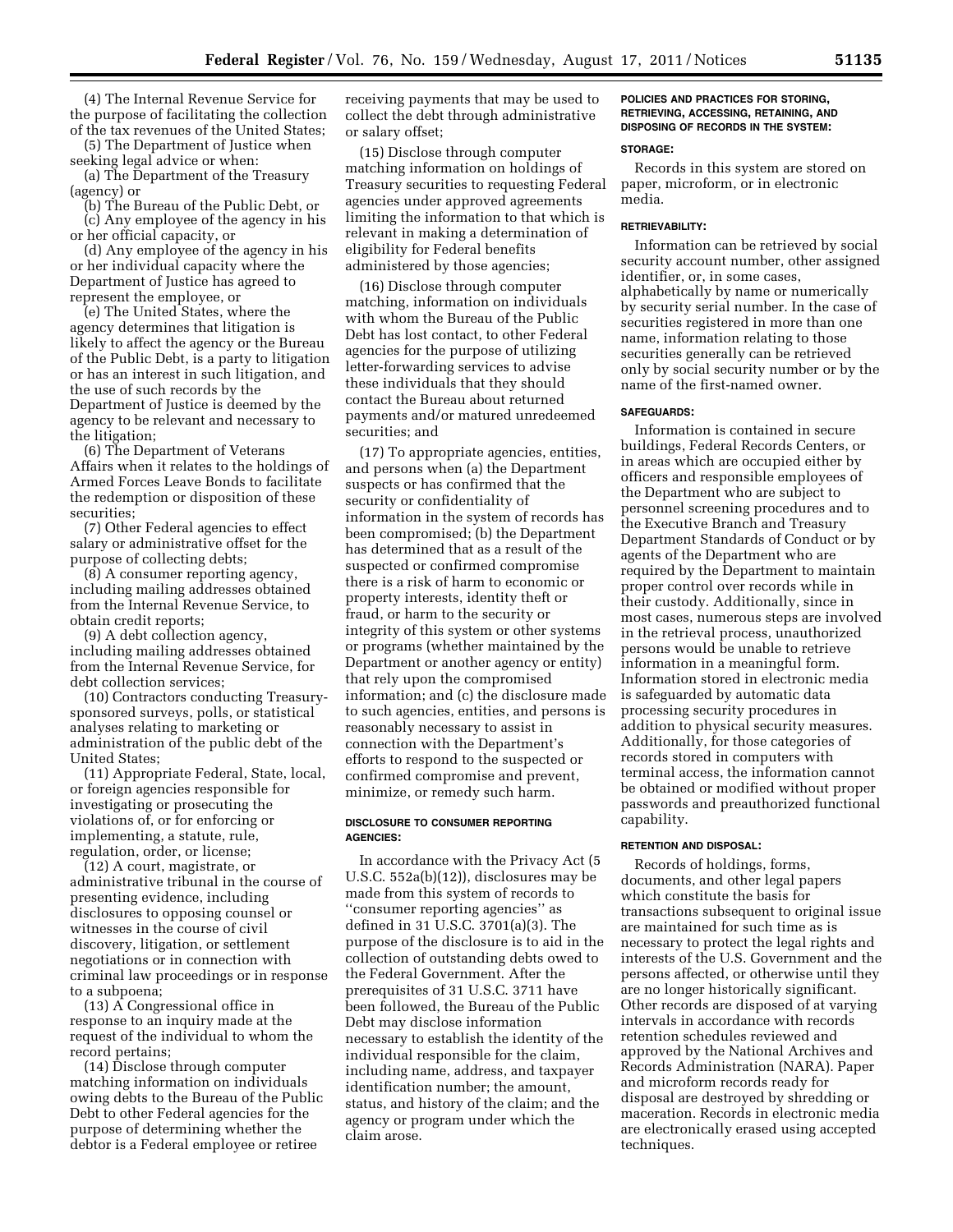## **SYSTEM MANAGER AND ADDRESS:**

Assistant Commissioner, Office of Retail Securities, Bureau of the Public Debt, 200 Third Street, Parkersburg, WV 26106–5312.

#### **NOTIFICATION PROCEDURE:**

Individuals may submit their requests for determination of whether the system contains records about them or for access to records as provided under ''Records Access Procedures.'' Requests must be made in compliance with the applicable regulations (31 CFR part 1, subpart C). Requests that do not comply fully with these procedures may result in noncompliance with the request, but will be answered to the extent possible.

#### **RECORD ACCESS PROCEDURES:**

(1) A request for access to records must be in writing, signed by the individual concerned, identify the system of records, and clearly indicate that the request is made pursuant to the Privacy Act of 1974. If the individual is seeking access in person, identity may be established by the presentation of a single official document bearing the individual's photograph or by the presentation of two items of identification without a photograph, but showing a name and signature. If the individual is seeking access by mail, identity may be established by presenting a signature, address, and one other identifier such as a photocopy of an official document bearing the individual's signature. The Bureau of the Public Debt reserves the right to require additional verification of an individual's identity.

(2) The request must state whether the requester wishes to be notified that the record exists or desires to inspect or obtain a copy of the record. If a copy of the record is desired, the requester must agree to pay the fees for copying the documents in accordance with 31 FR 1.26(d)(2)(ii).

(3) Requests by individuals about securities they own:

(a) For Treasury bills, notes, or bonds held in the Legacy Treasury Direct Book-entry Securities System: Individuals may contact the nearest Treasury Retail Securities Site listed in the Appendix to this system of records or contact Office of Retail Securities, Bureau of the Public Debt, 200 Third Street, Parkersburg, WV 26106–5312. Individuals should provide sufficient information, including their social security number, to identify themselves as owners of securities and sufficient information, including account number, to identify their TreasuryDirect account.

(b) For all other categories of records in this system of records: Individual

owners should contact: Office of Retail Securities, Bureau of the Public Debt, 200 Third Street, Parkersburg, WV 26106–5312. Requests must contain information to identify themselves including name, address, and social security number; the type of security involved such as a registered note or bond, an Armed Forces Leave Bond, etc.; and, to the extent possible specify the loan, issue date, denomination, exact form of registration, and other information about the securities.

(4) Requests by individuals who are representatives of owners or their estates require appropriate authority papers. Write to: Office of Retail Securities, Bureau of the Public Debt, 200 Third Street, Parkersburg, WV 26106–5312, to obtain information on these requirements.

(5) In all cases: The request for information will be honored only if the identity and right of the requester to the information have been established.

## **CONTESTING RECORD PROCEDURES:**

Initial amendment requests: (1) A request by an individual contesting the content of records or for correction of records must be in writing, signed by the individual involved, identify the system of records, and clearly state that the request is made pursuant to the Privacy Act of 1974. If the request is made in person, identity may be established by the presentation of a single official document bearing the individual's photograph or by the presentation of two items of identification without a photograph, but instead showing a name and signature. If the request is made by mail, identity may be established by the presentation of a signature, address, and one other identifier such as a photocopy of an official document bearing the individual's signature. The Bureau of the Public Debt reserves the right to require additional verification of an individual's identity.

(2) Submit requests to the appropriate office as shown under ''System Manager and Address'' above.

(3) The request must specify:

(a) The dates of records in question,

(b) The specific records alleged to be incorrect,

(c) The correction requested, and

(d) The reasons.

(4) The request must include available evidence in support of the request.

Appeals from an initial denial of a request for correction of records:

(1) An appeal from an initial denial of a request for correction of records must be in writing, signed by the individual involved, identify the system of records, and clearly state that it is made

pursuant to the Privacy Act of 1974. If the individual is making an appeal in person, identity may be established by the presentation of a single official document bearing the individual's photograph or by the presentation of two items of identification without a photograph, but showing a name and signature. If the individual is making an appeal by mail, identity may be established by the presentation of a signature, address, and one other identifier such as a photocopy of an official document bearing the individual's signature. The Bureau of the Public Debt reserves the right to require additional verification of an individual's identity.

(2) Appellate determinations will be made by the Commissioner of the Public Debt or the delegate of such officer. Appeals must be mailed to or delivered personally to: Chief Counsel, Bureau of the Public Debt, 799 9th Street, NW., Washington, DC 20239–0001 (or as otherwise provided for in the applicable appendix to 31 CFR part 1, subpart C), within 35 days of the individual's receipt of the initial denial of the requested correction.

(3) An appeal must be marked ''Privacy Act Amendment Appeal'' and specify:

(a) The records to which the appeal relates,

(b) The date of the initial request made for correction of the records, and

(c) The date the initial denial of the request for correction was received.

(4) An appeal must also specify the reasons for the requester's disagreement with the initial denial of correction and must include any applicable supporting evidence.

# **RECORD SOURCE CATEGORIES:**

Information contained in records in the system is furnished by the individuals or their authorized representatives as listed in ''Categories of Individuals,'' or is generated within the system itself.

# **EXEMPTIONS CLAIMED FOR THE SYSTEM:**

None.

## **APPENDIX OF TREASURY RETAIL SECURITIES SITES:**

This appendix lists the mailing addresses and telephone number of the places that individuals may contact to inquire about their securities accounts maintained in Legacy Treasury Direct. The toll-free telephone number 1–800– 722–2678 is used to reach all the locations.

Office of Retail Securities, Bureau of the Public Debt, 200 Third Street, Parkersburg, WV 26106–5312.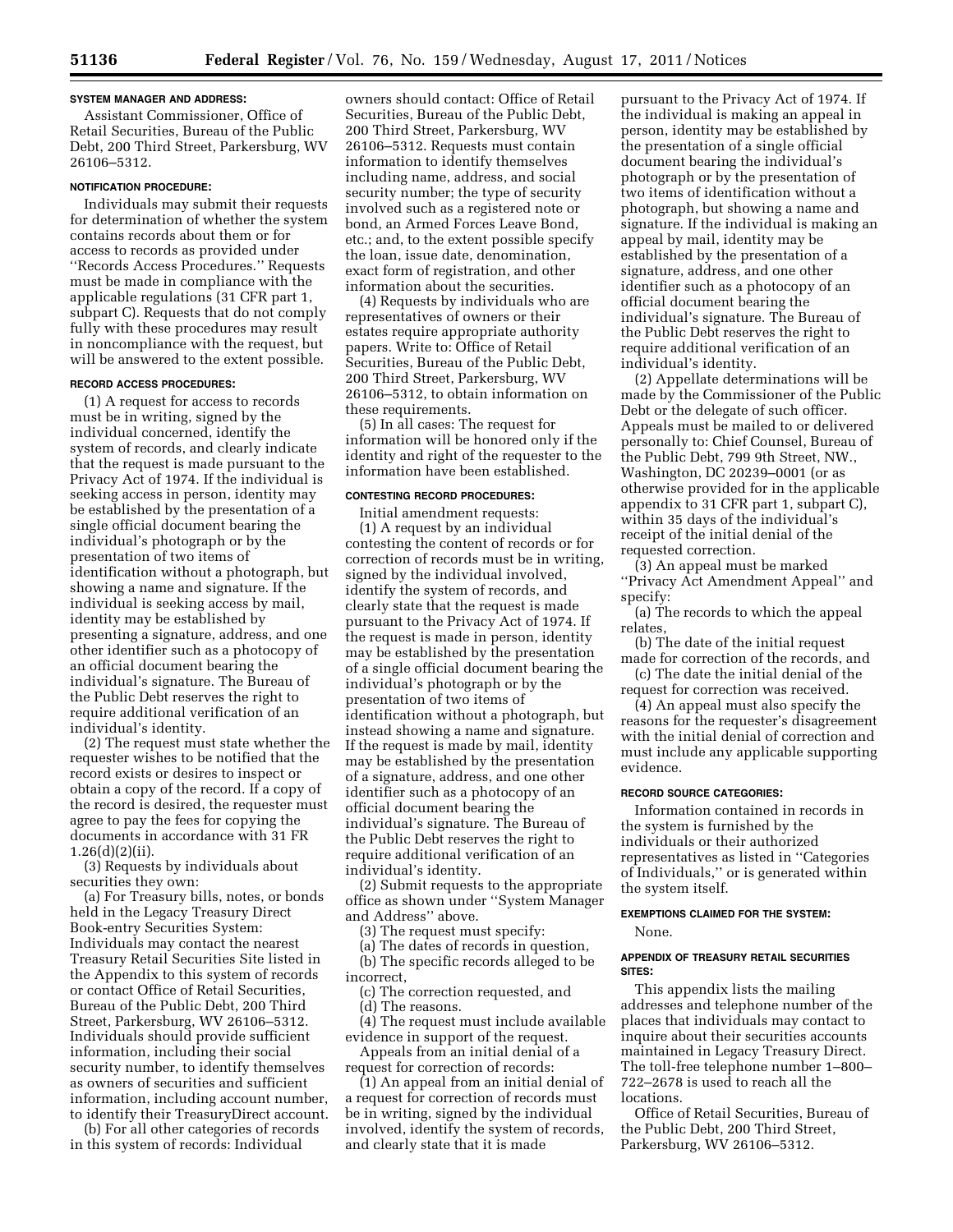Treasury Retail Securities Site, P.O. Box 567, Pittsburgh, PA 15230–0567. Treasury Retail Securities Site, P.O.

Box 9150, Minneapolis, MN 55480– 9150.

# **TREASURY/BPD.004**

#### **SYSTEM NAME:**

Controlled Access Security System— Treasury/BPD.

## **SYSTEM LOCATION(S):**

Bureau of the Public Debt, Parkersburg, WV.

## **CATEGORIES OF INDIVIDUALS COVERED BY THE SYSTEM:**

Bureau of the Public Debt employees, employees of contractors or service companies, and official visitors.

#### **CATEGORIES OF RECORDS IN THE SYSTEM:**

A record is created for each physical access to designated areas and includes card number, work shift, access level, and the time, date and location of each use of the access card at a card reader. The access record also includes the individual's biographic information (full legal name, date of birth, and Social Security Number) and biometric information (fingerprints, digital color photograph, height, weight, and eye/ hair color).

#### **AUTHORITY FOR MAINTENANCE OF THE SYSTEM:**

31 U.S.C. Sec. 321; 41 CFR 101– 20.103.

## **PURPOSE(S):**

Information in this system of records is collected and maintained to allow the Bureau of the Public Debt to control and verify access to all Parkersburg, West Virginia Public Debt facilities.

## **ROUTINE USES OF RECORDS MAINTAINED IN THE SYSTEM, INCLUDING CATEGORIES OF USERS AND THE PURPOSES OF SUCH USES:**

These records may be disclosed to: (1) Appropriate Federal, State, local, or foreign agencies responsible for investigating or prosecuting the violations of, or for enforcing or implementing a statute, rule, regulation, order, or license;

(2) A Federal, State, or local agency maintaining civil, criminal, or other relevant enforcement information or other pertinent information, which has requested information relevant to or necessary to the requesting agency's or the bureau's hiring or retention of an individual, or issuance of a security clearance, license, contract, grant, or other benefit;

(3) A court, magistrate, or administrative tribunal in the course of presenting evidence, including disclosures to opposing counsel or

witnesses in the course of civil discovery, litigation, or settlement negotiations, or in connection with criminal law proceedings, or in response to a subpoena;

(4) A Congressional office in response to an inquiry made at the request of the individual to whom the record pertains;

(5) Unions recognized as exclusive bargaining representatives under the Civil Service Reform Act of 1978, 5 U.S.C. 7111 and 7114, arbitrators and other parties responsible for the administration of the Federal labormanagement program if needed in the performance of their authorized duties; and

(6) To appropriate agencies, entities, and persons when (a) The Department suspects or has confirmed that the security or confidentiality of information in the system of records has been compromised; (b) the Department has determined that as a result of the suspected or confirmed compromise there is a risk of harm to economic or property interests, identity theft or fraud, or harm to the security or integrity of this system or other systems or programs (whether maintained by the Department or another agency or entity) that rely upon the compromised information; and (c) the disclosure made to such agencies, entities, and persons is reasonably necessary to assist in connection with the Department's efforts to respond to the suspected or confirmed compromise and prevent, minimize, or remedy such harm.

## **POLICIES AND PRACTICES FOR STORING, RETRIEVING, ACCESSING, RETAINING, AND DISPOSING OF RECORDS IN THE SYSTEM:**

#### **STORAGE:**

Records in this system are stored on paper, microform, or in electronic media.

#### **RETRIEVABILITY:**

Information on individuals can be retrieved by name or card number or other assigned identifier such as biometric or biographic information.

#### **SAFEGUARDS:**

Both the central system and the peripheral system will have limited accessibility. Paper records and magnetic disks are maintained in locked file cabinets with access limited to those personnel whose official duties require access, such as the systems manager, Bureau security officials, and employee relations specialists. Access to terminals is limited through the use of passwords to those personnel whose official duties require access.

#### **RETENTION AND DISPOSAL:**

The retention period is for five years. Paper and microform records ready for disposal are destroyed by shredding or maceration. Records in electronic media are electronically erased using accepted techniques.

## **SYSTEM MANAGER AND ADDRESS:**

Assistant Commissioner, Office of Management Services, Division of Security and Emergency Programs, Bureau of the Public Debt, 200 Third Street, Parkersburg, WV 26106–5312.

## **NOTIFICATION PROCEDURE:**

Individuals may submit their requests for determination of whether the system contains records about them or for access to records as provided under ''Records Access Procedures.'' Requests must be made in compliance with the applicable regulations (31 CFR part 1, subpart C). Requests that do not comply fully with these procedures may result in noncompliance with the request, but will be answered to the extent possible.

#### **RECORD ACCESS PROCEDURES:**

(1) A request for access to records must be in writing, signed by the individual concerned, identify the system of records, and clearly indicate that the request is made pursuant to the Privacy Act of 1974. If the individual is seeking access in person, identity may be established by the presentation of a single official document bearing the individual's photograph or by the presentation of two items of identification without a photograph, but showing a name and signature. If the individual is seeking access by mail, identity may be established by presenting a signature, address, and one other identifier such as a photocopy of an official document bearing the individual's signature. The Bureau of the Public Debt reserves the right to require additional verification of an individual's identity.

(2) Submit requests to the appropriate office as shown under ''System Manager and Address'' above.

(3) The request must state whether the requester wishes to be notified that the record exists or desires to inspect or obtain a copy of the record. If a copy of the record is desired, the requester must agree to pay the fees for copying the documents in accordance with 31 CFR 1.26(d)(2)(ii).

## **CONTESTING RECORD PROCEDURES:**

Initial amendment requests: (1) A request by an individual contesting the content of records or for correction of records must be in writing, signed by the individual involved,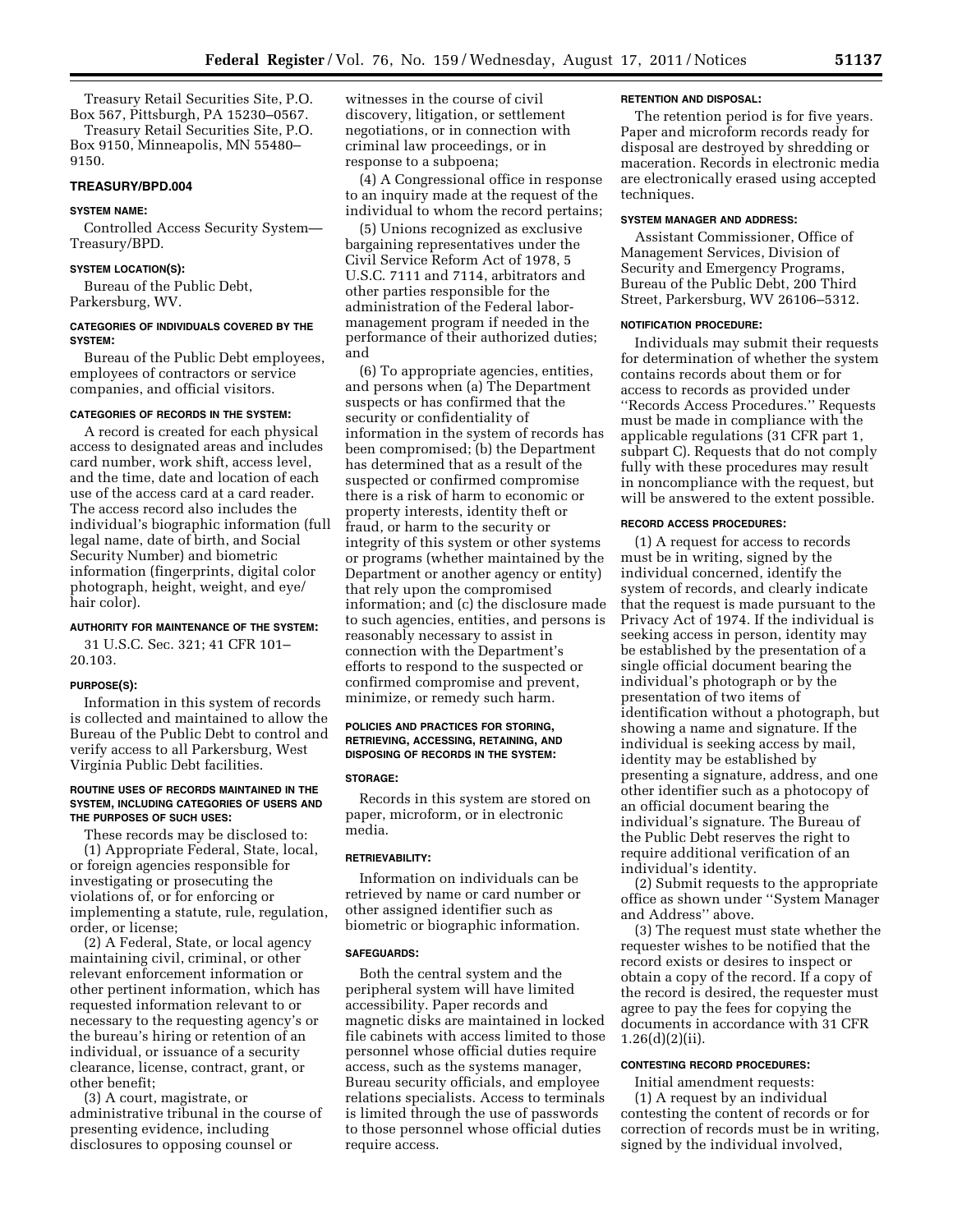identify the system of records, and clearly state that the request is made pursuant to the Privacy Act of 1974. If the request is made in person, identity may be established by the presentation of a single official document bearing the individual's photograph or by the presentation of two items of identification without a photograph, but instead showing a name and signature. If the request is made by mail, identity may be established by the presentation of a signature, address, and one other identifier such as a photocopy of an official document bearing the individual's signature. The Bureau of the Public Debt reserves the right to require additional verification of an individual's identity.

(2) Submit requests to the appropriate office as shown under ''System Manager and Address'' above.

(3) The request must specify:

(a) The dates of records in question, (b) The specific records alleged to be

incorrect, (c) The correction requested, and

(d) The reasons.

(4) The request must include available evidence in support of the request.

Appeals from an initial denial of a request for correction of records:

(1) An appeal from an initial denial of a request for correction of records must be in writing, signed by the individual involved, identify the system of records, and clearly state that it is made pursuant to the Privacy Act of 1974. If the individual is making an appeal in person, identity may be established by the presentation of a single official document bearing the individual's photograph or by the presentation of two items of identification without a photograph, but showing a name and signature. If the individual is making an appeal by mail, identity may be established by the presentation of a signature, address, and one other identifier such as a photocopy of an official document bearing the individual's signature. The Bureau of the Public Debt reserves the right to require additional verification of an individual's identity.

(2) Appellate determinations will be made by the Commissioner of the Bureau of the Public Debt or the delegate of such officer. Appeals must be mailed to or delivered personally to: Chief Counsel, Bureau of the Public Debt, 799 9th Street, NW., Washington, DC 20239–0001 (or as otherwise provided for in the applicable appendix to 31 CFR part 1, subpart C), within 35 days of the individual's receipt of the initial denial of the requested correction.

(3) An appeal must be marked ''Privacy Act Amendment Appeal'' and specify:

(a) The records to which the appeal relates,

(b) The date of the initial request made for correction of the records, and

(c) The date the initial denial of the request for correction was received.

(4) An appeal must also specify the reasons for the requester's disagreement with the initial denial of correction and must include any applicable supporting evidence.

#### **RECORD SOURCE CATEGORIES:**

The individual concerned, his/her supervisor, or an official of the individual's firm or agency.

# **EXEMPTIONS CLAIMED FOR THE SYSTEM:**

None.

## **TREASURY/BPD.005**

#### **SYSTEM NAME:**

Employee Assistance Records— Treasury/BPD.

#### **SYSTEM LOCATION(S):**

This system covers Bureau of the Public Debt employee assistance records that are maintained by another Federal, State, or local government, or contractor under an agreement with the Bureau of the Public Debt directly or through another entity to provide the Employee Assistance Program (EAP) functions. The address of the other agency or contractor may be obtained from the system manager below.

## **CATEGORIES OF INDIVIDUALS COVERED BY THE SYSTEM:**

Bureau of the Public Debt employees and former employees who will be or have been counseled, either by selfreferral or supervisory-referral regarding alcohol or drug abuse, emotional health, or other personal problems. Where applicable, this system also covers family members of these employees when the family member utilizes the services of the EAP as part of the employee's counseling or treatment process.

#### **CATEGORIES OF RECORDS IN THE SYSTEM:**

This system contains records of each employee and, in some cases, family members of the employee who have utilized the Employee Assistance Program for an alcohol, drug, emotional, or personal problem. Examples of information which may be found in each record are the individual's name, social security number, date of birth, grade, job title, home address, telephone numbers, supervisor's name and telephone number, assessment of

problem, and referrals to treatment facilities and outcomes.

#### **AUTHORITY FOR MAINTENANCE OF THE SYSTEM:**

5 U.S.C. 301, 7361, 7362, 7904; 44 U.S.C. 3101.

#### **PURPOSE(S):**

To provide a history and record of the employee counseling session.

#### **ROUTINE USES OF RECORDS MAINTAINED IN THE SYSTEM, INCLUDING CATEGORIES OF USERS AND THE PURPOSES OF SUCH USES:**

These records may be disclosed to: (1) An entity under contract with the Bureau of the Public Debt for the purpose of providing the EAP function;

(2) Medical personnel to the extent necessary to meet a bona fide medical emergency in accordance with the Confidentiality of Alcohol and Drug Abuse Patient Records regulations

(42 CFR part 2);

(3) Qualified personnel for the purpose of conducting scientific research, management audits, financial audits, or program evaluation, provided individual identifiers are not disclosed in any manner, in accordance with the Confidentiality of Alcohol and Drug Abuse Patient Records regulations (42 CFR part 2);

(4) A third party upon authorization by an appropriate order of a court of competent jurisdiction granted after application showing good cause therefore, in accordance with the Confidentiality of Alcohol and Drug Abuse Patient Records regulations (42 CFR part 2);

(5) The Department of Justice or other appropriate Federal agency in defending claims against the United States when the records are not covered by the Confidentiality of Alcohol and Drug Abuse Patient Records regulations at 42 CFR part 2; and

(6) To appropriate agencies, entities, and persons when (a) The Department suspects or has confirmed that the security or confidentiality of information in the system of records has been compromised; (b) the Department has determined that as a result of the suspected or confirmed compromise there is a risk of harm to economic or property interests, identity theft or fraud, or harm to the security or integrity of this system or other systems or programs (whether maintained by the Department or another agency or entity) that rely upon the compromised information; and (c) the disclosure made to such agencies, entities, and persons is reasonably necessary to assist in connection with the Department's efforts to respond to the suspected or confirmed compromise and prevent, minimize, or remedy such harm.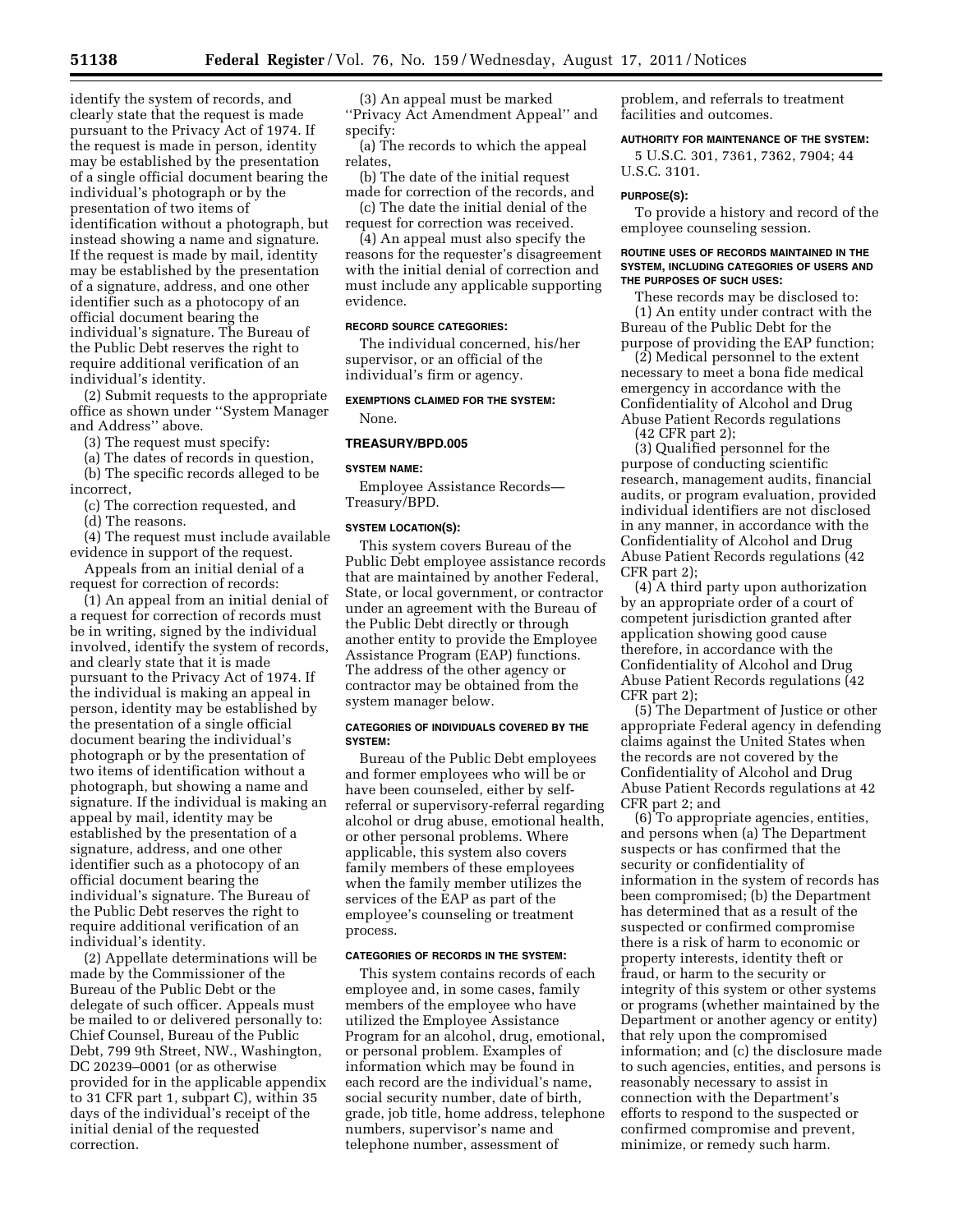## **POLICIES AND PRACTICES FOR STORING, RETRIEVING, ACCESSING, RETAINING, AND DISPOSING OF RECORDS IN THE SYSTEM:**

#### **STORAGE:**

Records in this system are stored on paper, microform, or in electronic media.

# **RETRIEVABILITY:**

These records are retrieved by the name and social security number or other assigned identifier of the individual on whom they are maintained.

## **SAFEGUARDS:**

Records are maintained in a secure room in a locked file cabinet, safe, or similar container when not in use. Automated records are protected by restricted access procedures. Access to records is strictly limited to agency or contractor officials with a bona fide need for the records. When the Bureau of the Public Debt contracts with an entity for the purpose of providing the EAP functions, the contractor shall be required to maintain Privacy Act safeguards with respect to such records.

#### **RETENTION AND DISPOSAL:**

The retention period is three years after termination of counseling or until any litigation is resolved, after which the records are destroyed.

## **SYSTEM MANAGER AND ADDRESS:**

Executive Director, Administrative Resource Center, Human Resources Operations Division, Bureau of the Public Debt, 200 Third Street, Parkersburg, WV 26106–5312.

#### **NOTIFICATION PROCEDURE:**

Individuals may submit their requests for determination of whether the system contains records about them or for access to records as provided under ''Records Access Procedures.'' Requests must be made in compliance with the applicable regulations (31 CFR part 1, subpart C). Requests that do not comply fully with these procedures may result in noncompliance with the request, but will be answered to the extent possible.

#### **RECORD ACCESS PROCEDURES:**

After you contact the contractor, following are the steps that will be required:

(1) Submit requests to the contractor. For information about how to contact the contractor, write to the appropriate office as shown under ''System Manager and Address'' above.

(2) A request for access to records must be in writing, signed by the individual concerned, identify the system of records, and clearly indicate that the request is made pursuant to the

Privacy Act of 1974. If the individual is seeking access in person, identity may be established by the presentation of a single official document bearing the individual's photograph or by the presentation of two items of identification without a photograph, but showing a name and signature. If the individual is seeking access by mail, identity may be established by presenting a signature, address, and one other identifier such as a photocopy of an official document bearing the individual's signature. The contractor reserves the right to require additional verification of an individual's identity.

(3) The request must state whether the requester wishes to be notified that the record exists or desires to inspect or obtain a copy of the record. If a copy of the record is desired, the requester must agree to pay the fees for copying the documents in accordance with 31 CFR 1.26(d)(2)(ii).

# **CONTESTING RECORD PROCEDURES:**

Initial amendment requests: After you contact the contractor, following are the steps that will be required:

(1) A request by an individual contesting the content of records or for correction of records must be in writing, signed by the individual involved, identify the system of records, and clearly state that the request is made pursuant to the Privacy Act of 1974. If the request is made in person, identity may be established by the presentation of a single official document bearing the individual's photograph or by the presentation of two items of identification without a photograph, but instead showing a name and signature. If the request is made by mail, identity may be established by the presentation of a signature, address, and one other identifier such as a photocopy of an official document bearing the individual's signature. The contractor reserves the right to require additional verification of an individual's identity.

(2) Submit requests to the contractor. For information about how to contact the contractor, write to the appropriate office as shown under ''System Manager and Address'' above.

(3) The request must specify:

(a) The dates of records in question, (b) The specific records alleged to be incorrect,

(c) The correction requested, and

(d) The reasons.

(4) The request must include available evidence in support of the request.

Appeals from an initial denial of a request for correction of records:

(1) An appeal from an initial denial of a request for correction of records must be in writing, signed by the individual

involved, identify the system of records, and clearly state that it is made pursuant to the Privacy Act of 1974. If the individual is making an appeal in person, identity may be established by the presentation of a single official document bearing the individual's photograph or by the presentation of two items of identification without a photograph, but showing a name and signature. If the individual is making an appeal by mail, identity may be established by the presentation of a signature, address, and one other identifier such as a photocopy of an official document bearing the individual's signature. The Bureau of the Public Debt reserves the right to require additional verification of an individual's identity.

(2) Appellate determinations will be made by the Commissioner of the Bureau of the Public Debt or the delegate of such officer. Appeals must be mailed to or delivered personally to: Chief Counsel, Bureau of the Public Debt, 799 9th Street, NW., Washington, DC 20239-0001 (or as otherwise provided for in the applicable appendix to 31 CFR part 1, subpart C), within 35 days of the individual's receipt of the initial denial of the requested correction.

(3) An appeal must be marked ''Privacy Act Amendment Appeal'' and specify:

(a) The records to which the appeal relates,

(b) The date of the initial request made for correction of the records, and

(c) The date the initial denial of the request for correction was received.

(4) An appeal must also specify the reasons for the requester's disagreement with the initial denial of correction and must include any applicable supporting evidence.

#### **RECORD SOURCE CATEGORIES:**

Information in this system of records comes from the individual to whom it applies, the supervisor of the individual if the individual was referred by a supervisor, or the contractor's staff member who records the counseling session.

**EXEMPTIONS CLAIMED FOR THE SYSTEM:**  None.

#### **TREASURY/BPD.006**

## **SYSTEM NAME:**

Health Service Program Records— Treasury/BPD.

#### **SYSTEM LOCATION(S):**

Bureau of the Public Debt locations at 200 Third Street, Parkersburg, WV; and Avery Street Building, 320 Avery Street, Parkersburg, WV.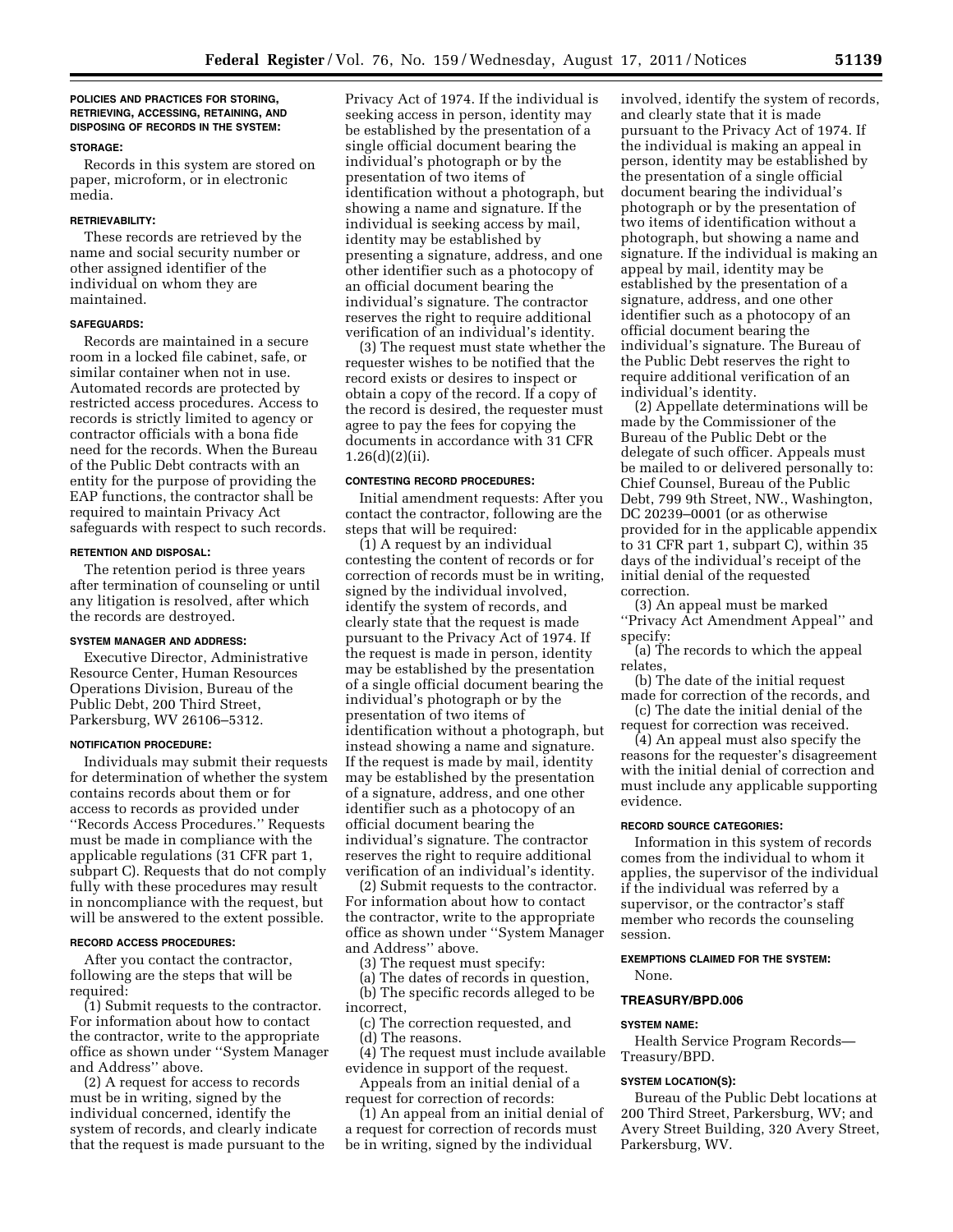#### **CATEGORIES OF INDIVIDUALS COVERED BY THE SYSTEM:**

(1) Bureau of the Public Debt employees who receive services under the Federal Employee Health Services Program from the Bureau of the Public Debt Health Unit in Parkersburg, West Virginia.

(2) Federal employees of other organizations in the Parkersburg, West Virginia vicinity who receive services under the Federal Employee Health Services Program from the Bureau of the Public Debt Health Unit in Parkersburg, West Virginia.

(3) Non-Federal individuals working in or visiting the buildings, who may receive emergency treatment from the Bureau of the Public Debt Health Unit in Parkersburg, West Virginia.

## **CATEGORIES OF RECORDS IN THE SYSTEM:**

This system is comprised of records developed as a result of an individual's utilization of services provided under the Federal Government's Health Service Program. These records contain information such as: Examination, diagnostic, assessment and treatment data; laboratory findings; nutrition and dietetic files; nursing notes; immunization records; blood donor records; CPR training; First Aider; names, Social Security number, date of birth, handicap code, addresses, and telephone numbers of individual; name, address, and telephone number of individual's physician; name, address, and telephone number of hospital; name, address, and telephone number of emergency contact; and information obtained from the individual's physician; and record of requested accesses by any Bureau of the Public Debt employee (other than Health Unit personnel) who has an official need for the information.

#### *Note:*

This system does not cover records related to counseling for drug, alcohol, or other problems covered by System No. Treasury/ BPD.005–Employee Assistance Records. Medical records relating to a condition of employment or an on-the-job occurrence are covered by the Office of Personnel Management's System of Records No. OPM/ GOVT–10–Employee Medical File System Records.

# **AUTHORITY FOR MAINTENANCE OF THE SYSTEM:**

5 U.S.C. 7901.

## **PURPOSE(S):**

These records document an individual's utilization on a voluntary basis of health services provided under the Federal Government's Health Service Program at the Health Unit at the Bureau of the Public Debt in Parkersburg, West Virginia. Data is

necessary to ensure proper evaluation, diagnosis, treatment, and referral to maintain continuity of care; a medical history of care received by the individual; planning for further care of the individual; a means of communication among health care members who contribute to the individual's care; a legal document of health care rendered; a tool for evaluating the quality of health care rendered.

#### **ROUTINE USES OF RECORDS MAINTAINED IN THE SYSTEM, INCLUDING CATEGORIES OF USERS AND THE PURPOSES OF SUCH USES:**

These records may be disclosed to: (1) Medical personnel under a contract agreement with the Bureau of the Public Debt;

(2) A Federal, State, or local public health service agency as required by applicable law, concerning individuals who have contracted certain communicable diseases or conditions. Such information is used to prevent further outbreak of the disease or condition;

(3) Appropriate Federal, State, or local agencies responsible for investigation of an accident, disease, medical condition, or injury as required by pertinent legal authority;

(4) The Department of Justice when seeking legal advice or when

(a) The Department of the Treasury (agency) or

(b) The Bureau of the Public Debt, or (c) Any employee of the agency in his or her official capacity, or

(d) Any employee of the agency in his or her individual capacity where the Department of Justice has agreed to represent the employee, or

(e) The United States, where the agency determines that litigation is likely to affect the agency or the Bureau of the Public Debt, is a party to litigation or has an interest in such litigation, and the use of such records by the Department of Justice is deemed by the agency to be relevant and necessary to the litigation;

(5) A Federal agency responsible for administering benefits programs in connection with a claim for benefits filed by an employee;

(6) A Congressional office from the record of an individual in response to an inquiry from the Congressional office made at the request of that individual;

(7) A court, magistrate, or administrative tribunal in the course of presenting evidence, including disclosures to opposing counsel or witnesses in the course of civil discovery, litigation, or settlement negotiations, or in response to a subpoena or in connection with criminal law proceedings; and

(8) To appropriate agencies, entities, and persons when (a) The Department suspects or has confirmed that the security or confidentiality of information in the system of records has been compromised; (b) the Department has determined that as a result of the suspected or confirmed compromise there is a risk of harm to economic or property interests, identity theft or fraud, or harm to the security or integrity of this system or other systems or programs (whether maintained by the Department or another agency or entity) that rely upon the compromised information; and (c) the disclosure made to such agencies, entities, and persons is reasonably necessary to assist in connection with the Department's efforts to respond to the suspected or confirmed compromise and prevent, minimize, or remedy such harm.

# **POLICIES AND PRACTICES FOR STORING, RETRIEVING, ACCESSING, RETAINING, AND DISPOSING OF RECORDS IN THE SYSTEM:**

#### **STORAGE:**

Records in this system are stored on paper, or in electronic media.

#### **RETRIEVABILITY:**

These records are retrieved by the name or other assigned identifier of the individual to whom they pertain.

#### **SAFEGUARDS:**

These records are maintained in a secured room with access limited to Health Unit personnel whose duties require access. Medical personnel under a contract agreement who have access to these records are required to maintain adequate safeguards with respect to such records.

#### **RETENTION AND DISPOSAL:**

Records are maintained in accordance with National Archives and Records Administration retention schedules. Paper and microform records ready for disposal are destroyed by shredding or maceration. Records in electronic media are electronically erased using accepted techniques.

#### **SYSTEM MANAGER AND ADDRESS:**

Assistant Commissioner, Office of Management Services, Division of Security and Emergency Programs, Bureau of the Public Debt, 200 Third Street, Parkersburg, WV 26106–5312.

#### **NOTIFICATION PROCEDURE:**

Individuals may submit their requests for determination of whether the system contains records about them or for access to records as provided under ''Records Access Procedures.'' Requests must be made in compliance with the applicable regulations (31 CFR part 1,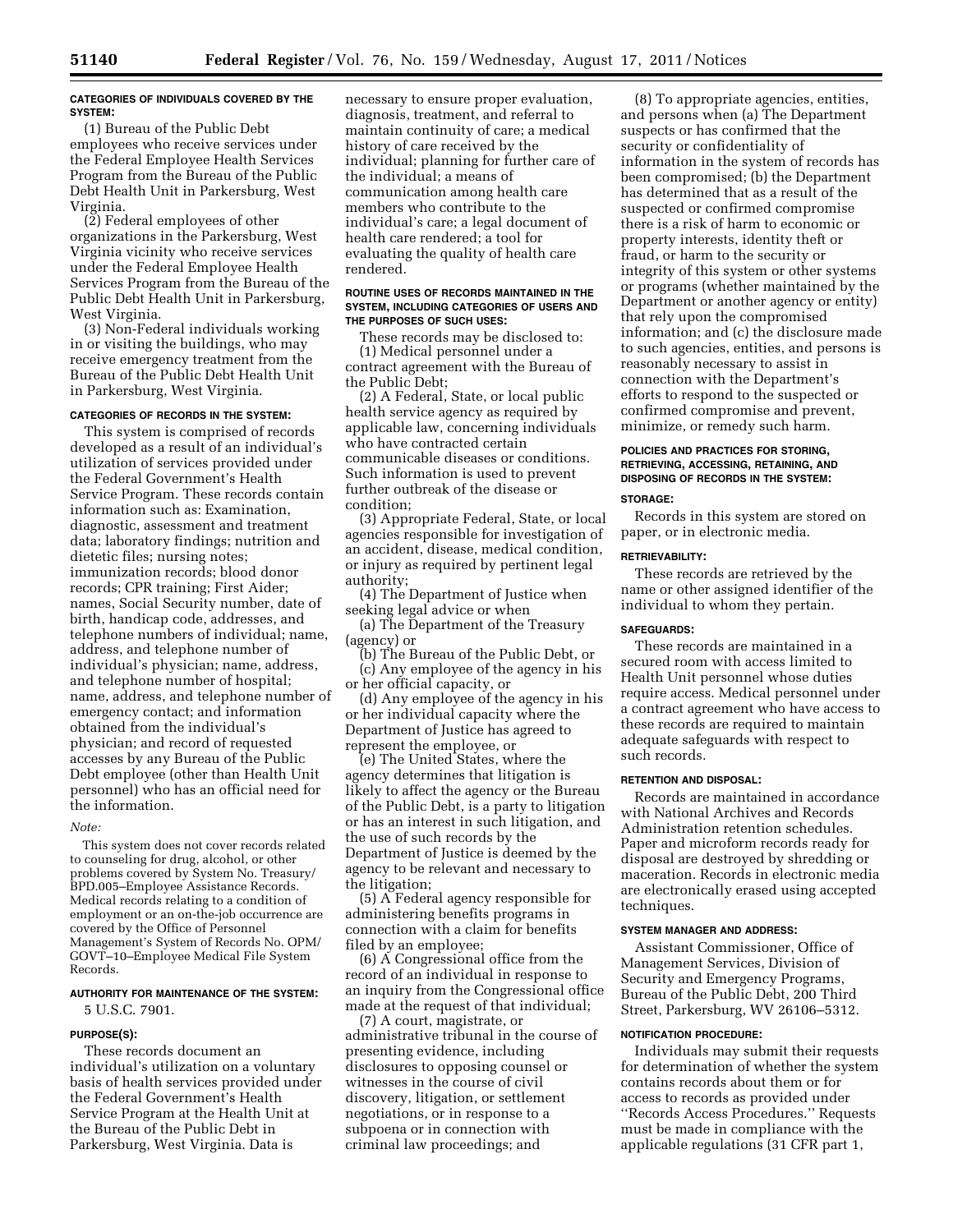subpart C). Requests that do not comply fully with these procedures may result in noncompliance with the request, but will be answered to the extent possible.

#### **RECORD ACCESS PROCEDURES:**

(1) A request for access to records must be in writing, signed by the individual concerned, identify the system of records, and clearly indicate that the request is made pursuant to the Privacy Act of 1974. If the individual is seeking access in person, identity may be established by the presentation of a single official document bearing the individual's photograph or by the presentation of two items of identification without a photograph, but showing a name and signature. If the individual is seeking access by mail, identity may be established by presenting a signature, address, and one other identifier such as a photocopy of an official document bearing the individual's signature. The Bureau of the Public Debt reserves the right to require additional verification of an individual's identity.

(2) Submit requests to the appropriate office as shown under ''System Manager and Address'' above.

(3) The request must state whether the requester wishes to be notified that the record exists or desires to inspect or obtain a copy of the record. If a copy of the record is desired, the requester must agree to pay the fees for copying the documents in accordance with 31 CFR 1.26(d)(2)(ii). An individual who requests access to a Health Service Program Record shall, at the time the request is made, designate in writing the name of a responsible representative who will be willing to review the record and inform the subject individual of its content. This does not permit the representative to withhold the records from the requester. Rather, the representative is expected to provide access to the records while explaining sensitive or complex information contained in the records.

#### **CONTESTING RECORD PROCEDURES:**

Initial amendment requests:

(1) A request by an individual contesting the content of records or for correction of records must be in writing, signed by the individual involved, identify the system of records, and clearly state that the request is made pursuant to the Privacy Act of 1974. If the request is made in person, identity may be established by the presentation of a single official document bearing the individual's photograph or by the presentation of two items of identification without a photograph, but instead showing a name and signature.

If the request is made by mail, identity may be established by the presentation of a signature, address, and one other identifier such as a photocopy of an official document bearing the individual's signature. The Bureau of the Public Debt reserves the right to require additional verification of an individual's identity.

(2) Submit requests to the appropriate office as shown under ''System Manager and Address'' above.

(3) The request must specify:

(a) The dates of records in question,

(b) The specific records alleged to be incorrect,

(c) The correction requested, and (d) The reasons.

(4) The request must include available evidence in support of the request.

Appeals from an initial denial of a request for correction of records:

(1) An appeal from an initial denial of a request for correction of records must be in writing, signed by the individual involved, identify the system of records, and clearly state that it is made pursuant to the Privacy Act of 1974. If the individual is making an appeal in person, identity may be established by the presentation of a single official document bearing the individual's photograph or by the presentation of two items of identification without a photograph, but showing a name and signature. If the individual is making an appeal by mail, identity may be established by the presentation of signature, address, and one other identifier such as a photocopy of an official document bearing the individual's signature. The Bureau of the Public Debt reserves the right to require additional verification of an individual's identity.

(2) Appellate determinations will be made by the Commissioner of the Bureau of the Public Debt or the delegate of such officer. Appeals must be mailed to or delivered personally to: Chief Counsel, Bureau of the Public Debt, 799 9th Street, NW., Washington, DC 20239–0001 (or as otherwise provided for in the applicable appendix to 31 CFR part 1, subpart C), within 35 days of the individual's receipt of the initial denial of the requested correction.

(3) An appeal must be marked ''Privacy Act Amendment Appeal'' and specify:

(a) The records to which the appeal relates,

(b) The date of the initial request made for correction of the records, and

(c) The date the initial denial of the request for correction was received.

(4) An appeal must also specify the reasons for the requester's disagreement with the initial denial of correction and must include any applicable supporting evidence.

## **RECORD SOURCE CATEGORIES:**

Information in this system of records comes from the individual to whom it applies; laboratory reports and test results; Health Unit physicians, nurses, and other medical technicians who have examined, tested, or treated the individual; the individual's personal physician; other Federal employee health units; and other Federal agencies.

# **EXEMPTIONS CLAIMED FOR THE SYSTEM:**

None.

#### **TREASURY/BPD.007**

#### **SYSTEM NAME:**

Gifts to Reduce the Public Debt— Treasury/BPD.

#### **SYSTEM LOCATION(S):**

Bureau of the Public Debt, 200 Third Street, Parkersburg, WV.

## **CATEGORIES OF INDIVIDUALS COVERED BY THE SYSTEM:**

Donors of gifts to reduce the public debt.

# **CATEGORIES OF RECORDS IN THE SYSTEM:**

Correspondence; copies of checks, money orders, or other payments; copies of wills and other legal documents; and other material related to gifts to reduce the public debt received on or after October 1, 1984, by the Bureau of the Public Debt either directly from the donor, through the donor's Congressional or other representative, or, since January 14, 2010, from the Financial Management Service.

#### **NOTE:**

This system does not cover gifts to reduce the public debt received prior to October 1, 1984, when the Financial Management Service handled this function. This system of records does not cover gifts sent to other agencies, such as gifts sent with one's Federal income tax return to the Internal Revenue Service. This system does not include any other gifts to the United States.

#### **AUTHORITY FOR MAINTENANCE OF THE SYSTEM:**

31 U.S.C. 3113.

#### **PURPOSE(S):**

These records document the receipt from donors of gifts to reduce the public debt. They provide a record of correspondence acknowledging receipt, information concerning any legal matters, and a record of depositing the gift and accounting for it.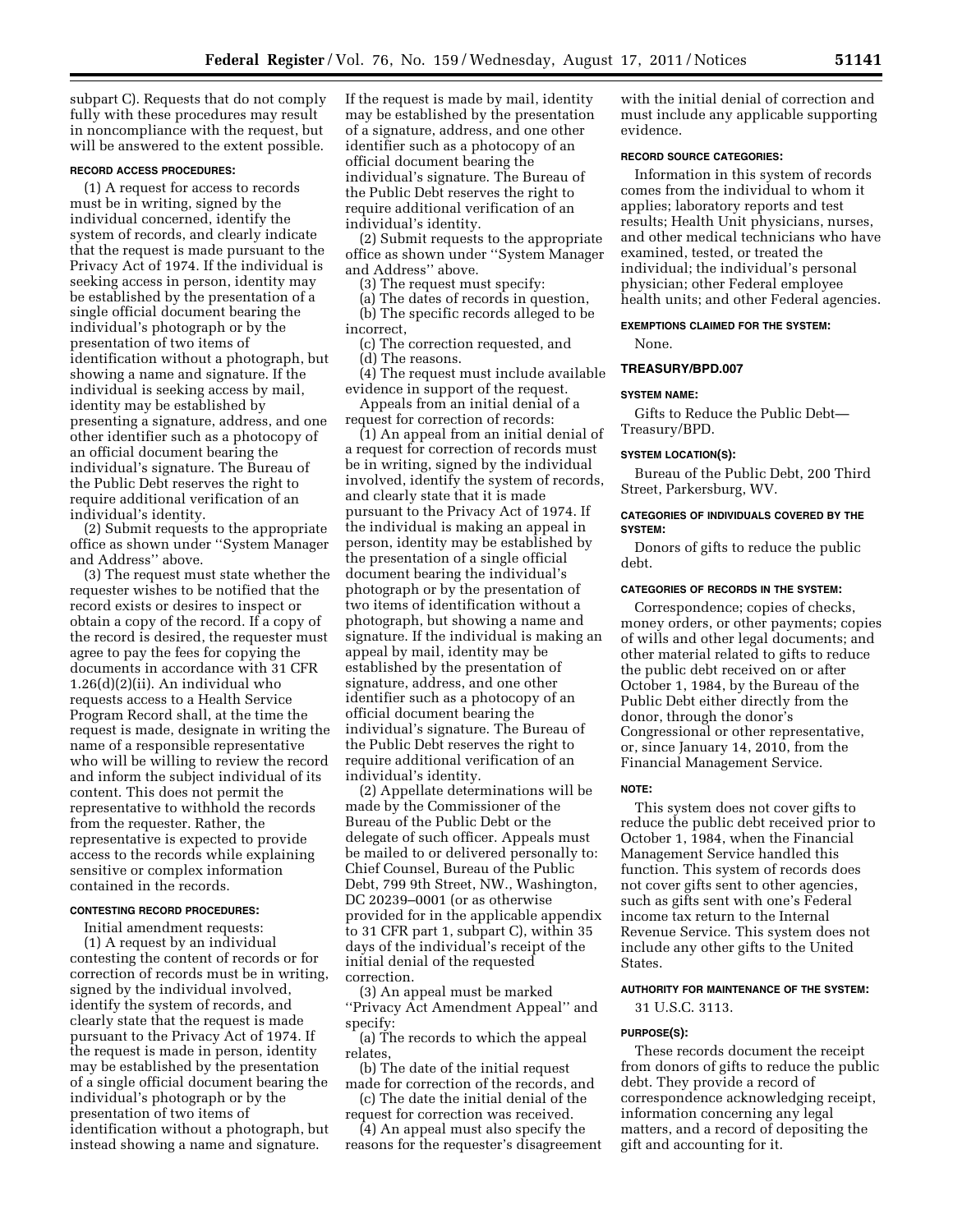#### **ROUTINE USES OF RECORDS MAINTAINED IN THE SYSTEM, INCLUDING CATEGORIES OF USERS AND THE PURPOSES OF SUCH USES:**

These records may be disclosed to: (1) Appropriate Federal, State, local, or foreign agencies responsible for investigating or prosecuting the violations of, or for enforcing or implementing a statute, rule, regulation, order, or license;

(2) A court, magistrate, or administrative tribunal in the course of presenting evidence including disclosures to opposing counsel or witnesses in the course of civil discovery, litigation, or settlement negotiations, or in response to a subpoena, or in connection with criminal law proceedings;

(3) A Congressional office in response to an inquiry made at the request of the individual to whom the record pertains;

(4) Agents or contractors of the Department for the purpose of administering the public debt of the United States;

(5) A legal representative of a deceased donor for the purpose of properly administering the estate of the deceased;

(6) The Internal Revenue Service for the purpose of confirming whether a tax-deductible event has occurred;

(7) The Department of Justice when seeking legal advice or when

(a) The Department of the Treasury (agency) or

(b) The Bureau of the Public Debt, or (c) Any employee of the agency in his

or her official capacity, or (d) Any employee of the agency in his or her individual capacity where the Department of Justice has agreed to represent the employee, or

(e) The United States, where the agency determines that litigation is likely to affect the agency or the Bureau of the Public Debt, is a party to litigation or has an interest in such litigation, and the use of such records by the Department of Justice is deemed by the agency to be relevant and necessary to the litigation;

(8) To appropriate agencies, entities, and persons when (a) The Department suspects or has confirmed that the security or confidentiality of information in the system of records has been compromised; (b) the Department has determined that as a result of the suspected or confirmed compromise there is a risk of harm to economic or property interests, identity theft or fraud, or harm to the security or integrity of this system or other systems or programs (whether maintained by the Department or another agency or entity) that rely upon the compromised information; and (c) the disclosure made to such agencies, entities, and persons is reasonably necessary to assist in connection with the Department's efforts to respond to the suspected or confirmed compromise and prevent, minimize, or remedy such harm.

# **POLICIES AND PRACTICES FOR STORING, RETRIEVING, ACCESSING, RETAINING, AND DISPOSING OF RECORDS IN THE SYSTEM:**

# **STORAGE:**

Records in this system are stored on paper, microform, or in electronic media.

## **RETRIEVABILITY:**

These records are retrieved by the name of the donor; amount of gift; type of gift; date of gift; social security number of donor, if provided; control number; check number; State code; or other assigned identifier.

## **SAFEGUARDS:**

These records are maintained in controlled access areas. Automated records are protected by restricted access procedures. Checks and other payments are stored in locked safes with access limited to personnel whose duties require access.

## **RETENTION AND DISPOSAL:**

Records of gifts to reduce the public debt are maintained in accordance with National Archives and Records Administration retention schedules. Paper and microform records ready for disposal are destroyed by shredding or maceration. Records in electronic media are electronically erased using accepted techniques.

## **SYSTEM MANAGER AND ADDRESSES:**

(A) Customer Service Records: Assistant Commissioner, Office of Retail Securities, Division of Accounting and Risk Management, Bureau of the Public Debt, 200 Third Street, Parkersburg, WV 26106–5312.

(B) Accounting Records: Assistant Commissioner, Office of Public Debt Accounting, Bureau of the Public Debt, 200 Third Street, Parkersburg, WV 26106–5312.

## **NOTIFICATION PROCEDURE:**

Individuals may submit their requests for determination of whether the system contains records about them or for access to records as provided under ''Records Access Procedures.'' Requests must be made in compliance with the applicable regulations (31 CFR part 1, subpart C). Requests that do not comply fully with these procedures may result in noncompliance with the request, but will be answered to the extent possible.

#### **RECORD ACCESS PROCEDURES:**

(1) A request for access to records must be in writing, signed by the individual concerned, identify the system of records, and clearly indicate that the request is made pursuant to the Privacy Act of 1974. If the individual is seeking access in person, identity may be established by the presentation of a single official document bearing the individual's photograph or by the presentation of two items of identification without a photograph, but showing a name and signature. If the individual is seeking access by mail, identity may be established by presenting a signature, address, and one other identifier such as a photocopy of an official document bearing the individual's signature. The Bureau of the Public Debt reserves the right to require additional verification of an individual's identity.

(2) Submit requests to the appropriate office as shown under ''System Manager and Address'' above.

(3) The request must state whether the requester wishes to be notified that the record exists or desires to inspect or obtain a copy of the record. If a copy of the record is desired, the requester must agree to pay the fees for copying the documents in accordance with 31 CFR  $1.26(d)(2)(ii)$ .

## **CONTESTING RECORD PROCEDURES:**

Initial amendment requests: (1) A request by an individual contesting the content of records or for correction of records must be in writing, signed by the individual involved, identify the system of records, and clearly state that the request is made pursuant to the Privacy Act of 1974. If the request is made in person, identity may be established by the presentation of a single official document bearing the individual's photograph or by the presentation of two items of identification without a photograph, but instead showing a name and signature. If the request is made by mail, identity may be established by the presentation of a signature, address, and one other identifier such as a photocopy of an official document bearing the individual's signature. The Bureau of the Public Debt reserves the right to require additional verification of an individual's identity.

(2) Submit requests to the appropriate office as shown under ''System Manager and Address'' above.

- (3) The request must specify:
- (a) The dates of records in question,
- (b) The specific records alleged to be incorrect,
	- (c) The correction requested, and
	- (d) The reasons.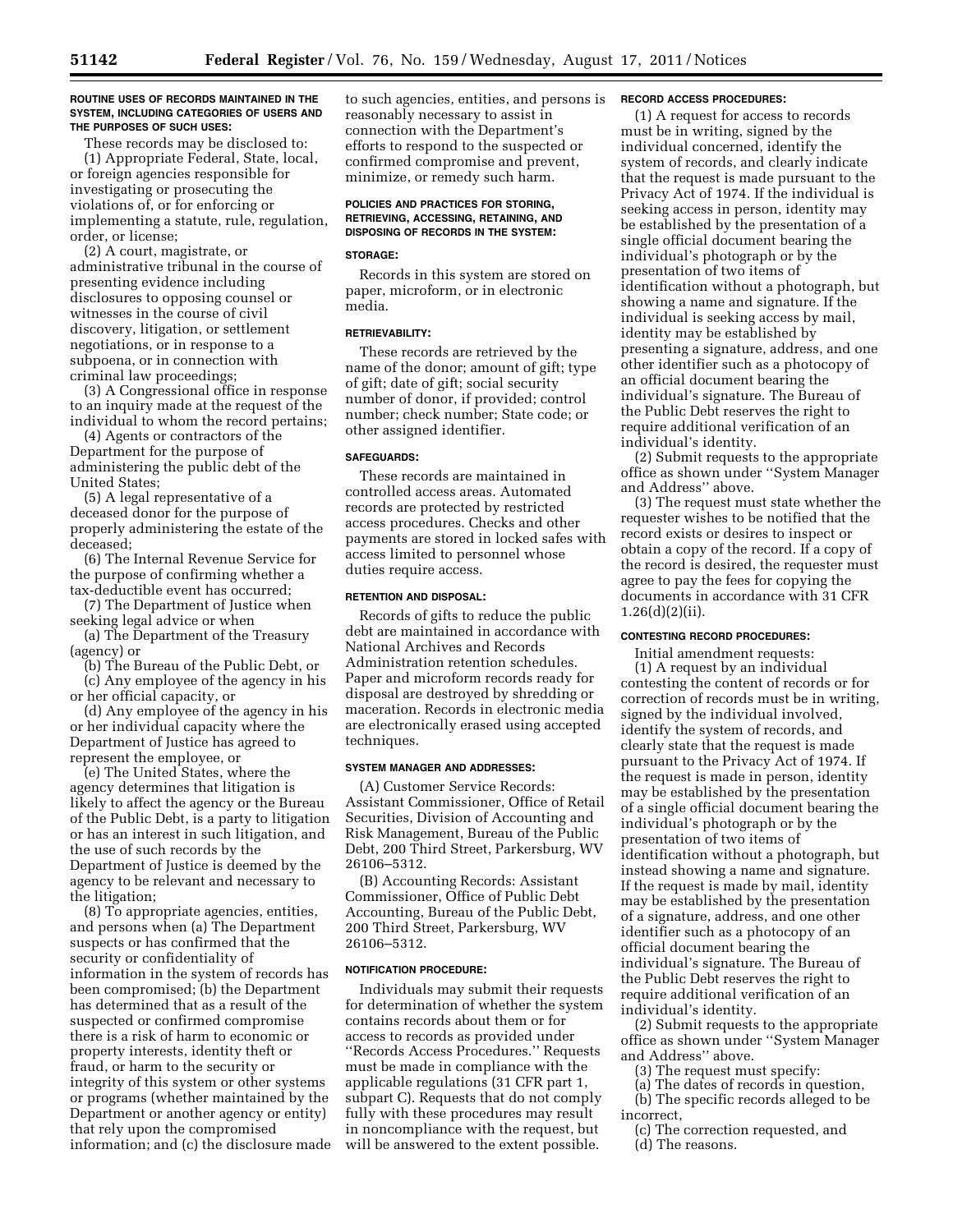(4) The request must include available **SYSTEM LOCATION(S):**  evidence in support of the request.

Appeals from an initial denial of a request for correction of records:

(1) An appeal from an initial denial of a request for correction of records must be in writing, signed by the individual involved, identify the system of records, and clearly state that it is made pursuant to the Privacy Act of 1974. If the individual is making an appeal in person, identity may be established by the presentation of a single official document bearing the individual's photograph or by the presentation of two items of identification without a photograph, but showing a name and signature. If the individual is making an appeal by mail, identity may be established by the presentation of a signature, address, and one other identifier such as a photocopy of an official document bearing the individual's signature. The Bureau of the Public Debt reserves the right to require additional verification of an individual's identity.

(2) Appellate determinations will be made by the Commissioner of the Bureau of the Public Debt or the delegate of such officer. Appeals must be mailed to or delivered personally to: Chief Counsel, Bureau of the Public Debt, 799 9th Street, NW., Washington, DC 20239–0001 (or as otherwise provided for in the applicable appendix to 31 CFR part 1, subpart C), within 35 days of the individual's receipt of the initial denial of the requested correction.

(3) An appeal must be marked ''Privacy Act Amendment Appeal'' and specify:

(a) The records to which the appeal relates,

(b) The date of the initial request made for correction of the records, and

(c) The date the initial denial of the request for correction was received.

(4) An appeal must also specify the reasons for the requester's disagreement with the initial denial of correction and must include any applicable supporting evidence.

#### **RECORD SOURCE CATEGORIES:**

Information in this system of records comes from the individual to whom it applies, executors, administrators, and other involved persons.

## **EXEMPTIONS CLAIMED FOR THE SYSTEM:**

None.

# **TREASURY/BPD.008**

#### **SYSTEM NAME:**

Retail Treasury Securities Access Application—Treasury/BPD.

Bureau of the Public Debt locations at 200 Third Street, Parkersburg, WV; and 799 9th Street, NW., Washington, DC.

#### **CATEGORIES OF INDIVIDUALS COVERED BY THE SYSTEM:**

Records cover those individuals who provide information to create an account in TreasuryDirect for the purchase of United States Treasury securities through the Internet.

# **CATEGORIES OF RECORDS IN THE SYSTEM:**

This system collects and uses personal information to ensure the accurate identification of individuals who have an account in TreasuryDirect or to provide personalized service to these individuals. The types of personal information presently include or potentially could include the following:

(a) Personal identifiers (name, including previous name used; social security number; date of birth; physical and electronic addresses; telephone, fax, and pager numbers);

(b) Authentication aids (personal identification number, password, account number, shared-secret identifier, digitized signature, or other unique identifier).

# **AUTHORITY FOR MAINTENANCE OF THE SYSTEM:**

5 U.S.C. 301; 31 U.S.C. 3101, *et seq.* 

## **PURPOSE(S):**

Information in this system of records is collected and maintained to identify the individuals doing electronic business with the Bureau of the Public Debt. The information is required for individuals who invest in Treasury securities by using the Internet to purchase securities and conduct related transactions. The records are also used to improve service to those individuals.

#### **ROUTINE USES OF RECORDS MAINTAINED IN THE SYSTEM, INCLUDING CATEGORIES OF USERS AND THE PURPOSES OF SUCH USES:**

These records may be disclosed to: (1) Appropriate Federal, State, local, or foreign agencies or other public authority responsible for investigating or prosecuting the violations of, or for enforcing or implementing a statute, rule, regulation, order or license where the disclosing agency becomes aware of an indication of a violation or potential violation of civil or criminal law or regulation;

(2) A court, magistrate, or administrative tribunal in the course of presenting evidence, including disclosures to opposing counsel or witnesses in the course of civil discovery, litigation, or settlement negotiations, or in response to a courtordered subpoena, or in connection

with criminal law proceedings where relevant or potentially relevant to a proceeding;

(3) A Congressional office in response to an inquiry made at the request of the individual to whom the record pertains;

(4) Agents or contractors who have been engaged to assist the Bureau of the Public Debt in the performance of a service related to this system of records and who need to have access to the records in order to perform the activity;

(5) The Department of Justice when seeking legal advice or when

(a) The Department of the Treasury (agency) or

(b) The Bureau of the Public Debt, or (c) Any employee of the agency in his or her official capacity, or

(d) Any employee of the agency in his or her individual capacity where the Department of Justice has agreed to represent the employee, or

(e) The United States, where the agency determines that litigation is likely to affect the agency or the Bureau of the Public Debt, is a party to litigation or has an interest in such litigation, and the use of such records by the Department of Justice is deemed by the agency to be relevant and necessary to the litigation; and

(6) To appropriate agencies, entities, and persons when (a) The Department suspects or has confirmed that the security or confidentiality of information in the system of records has been compromised; (b) the Department has determined that as a result of the suspected or confirmed compromise there is a risk of harm to economic or property interests, identity theft or fraud, or harm to the security or integrity of this system or other systems or programs (whether maintained by the Department or another agency or entity) that rely upon the compromised information; and (c) the disclosure made to such agencies, entities, and persons is reasonably necessary to assist in connection with the Department's efforts to respond to the suspected or confirmed compromise and prevent, minimize, or remedy such harm.

#### **POLICIES AND PRACTICES FOR STORING, RETRIEVING, ACCESSING, RETAINING, AND DISPOSING OF RECORDS IN THE SYSTEM:**

# **STORAGE:**

Records are maintained on electronic media, multiple client-server platforms that are backed up to magnetic tape, microform, or other storage media, and/ or hard copy.

## **RETRIEVABILITY:**

Records may be retrieved by name, alias names, social security number, account number, or other unique identifier.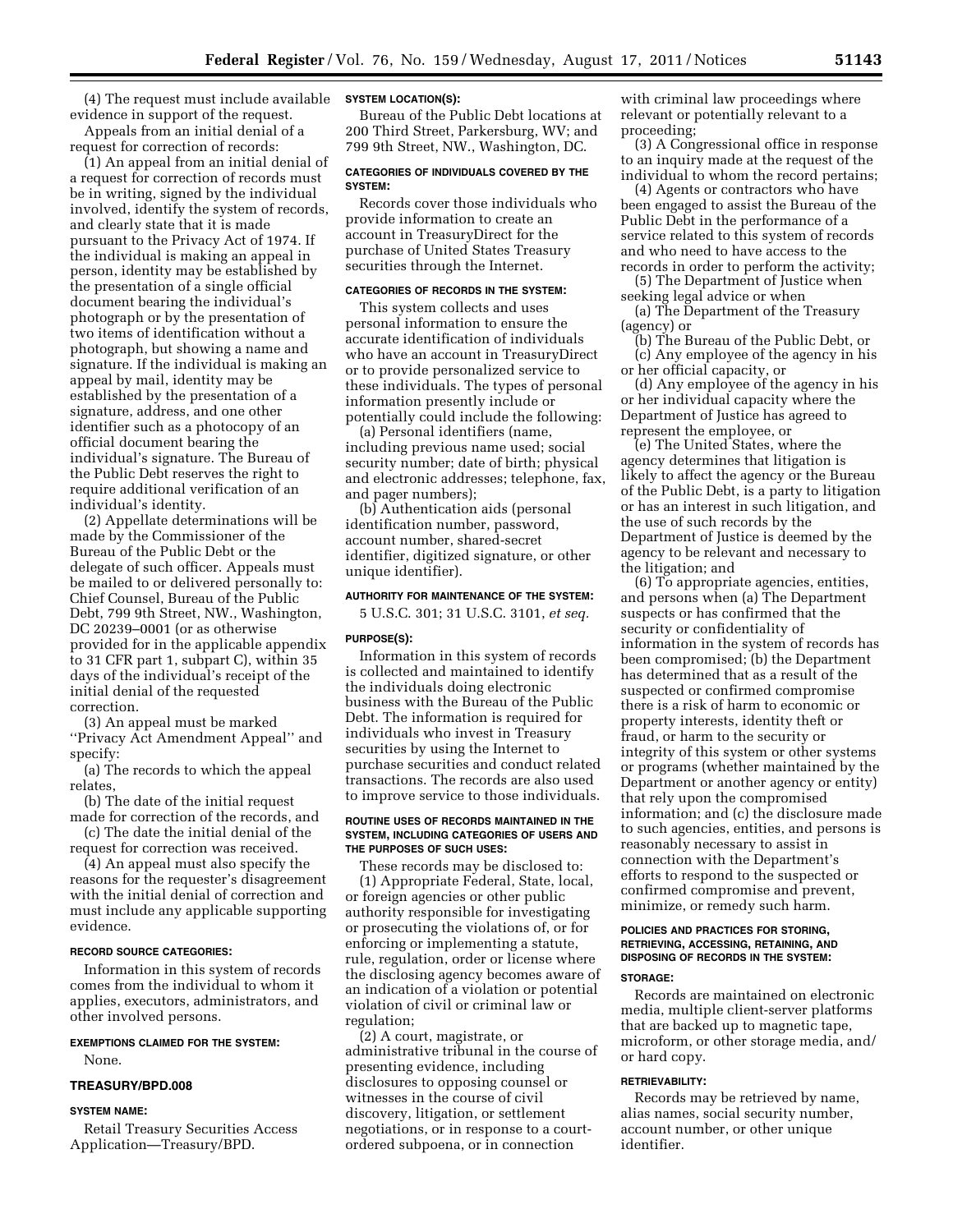#### **SAFEGUARDS:**

The Bureau of the Public Debt has Internet firewall security via hardware and software configurations as well as specific monitoring tools. Records are maintained in controlled access areas. Identification cards are verified to ensure that only authorized personnel are present. Electronic records are protected by restricted access procedures, including the use of passwords, sign-on protocols, and user authentication that are periodically changed. Only employees whose official duties require access are allowed to view, administer, and control these records.

# **RETENTION AND DISPOSAL:**

Records are disposed of at varying intervals in accordance with records retention schedules reviewed and approved by the National Archives and Records Administration (NARA). Paper and microform records ready for disposal are destroyed by shredding or maceration. Records in electronic media are electronically erased using accepted techniques.

## **SYSTEM MANAGER AND ADDRESS:**

Assistant Commissioner, Office of Retail Securities, Bureau of the Public Debt, 200 3rd Street, Parkersburg, WV 26106–5312

#### **NOTIFICATION PROCEDURE:**

Individuals may submit their requests for determination of whether the system contains records about them or for access to records as provided under ''Records Access Procedures.'' Requests must be made in compliance with the applicable regulations (31 CFR part 1, subpart C). Requests that do not comply fully with these procedures may result in noncompliance with the request, but will be answered to the extent possible.

## **RECORD ACCESS PROCEDURES:**

(1) A request for access to records must be in writing, signed by the individual concerned, identify the system of records, and clearly indicate that the request is made pursuant to the Privacy Act of 1974. If the individual is seeking access in person, identity may be established by the presentation of a single official document bearing the individual's photograph or by the presentation of two items of identification without a photograph, but showing a name and signature. If the individual is seeking access by mail, identity may be established by presenting a signature, address, and one other identifier such as a photocopy of an official document bearing the individual's signature. The Bureau of

the Public Debt reserves the right to require additional verification of an individual's identity.

(2) Submit requests to the appropriate office as shown under ''System Manager and Address'' above.

(3) The request must state whether the requester wishes to be notified that the record exists or desires to inspect or obtain a copy of the record. If a copy of the record is desired, the requester must agree to pay the fees for copying the documents in accordance with 31 CFR 1.26(d)(2)(ii).

# **CONTESTING RECORD PROCEDURES:**

Initial amendment requests: (1) A request by an individual contesting the content of records or for correction of records must be in writing, signed by the individual involved, identify the system of records, and clearly state that the request is made pursuant to the Privacy Act of 1974. If the request is made in person, identity may be established by the presentation of a single official document bearing the individual's photograph or by the presentation of two items of identification without a photograph, but instead showing a name and signature. If the request is made by mail, identity may be established by the presentation of a signature, address, and one other identifier such as a photocopy of an official document bearing the individual's signature. The Bureau of the Public Debt reserves the right to require additional verification of an individual's identity.

(2) Submit requests to the appropriate office as shown under ''System Manager and Address'' above.

(3) The request must specify:

(a) The dates of records in question, (b) The specific records alleged to be incorrect,

(c) The correction requested, and (d) The reasons.

(4) The request must include available evidence in support of the request.

Appeals from an initial denial of a request for correction of records:

(1) An appeal from an initial denial of a request for correction of records must be in writing, signed by the individual involved, identify the system of records, and clearly state that it is made pursuant to the Privacy Act of 1974. If the individual is making an appeal in person, identity may be established by the presentation of a single official document bearing the individual's photograph or by the presentation of two items of identification without a photograph, but showing a name and signature. If the individual is making an appeal by mail, identity may be established by the presentation of a

signature, address, and one other identifier such as a photocopy of an official document bearing the individual's signature. The Bureau of the Public Debt reserves the right to require additional verification of an individual's identity.

(2) Appellate determinations will be made by the Commissioner of the Bureau of the Public Debt or the delegate of such officer. Appeals must be mailed to or delivered personally to: Chief Counsel, Bureau of the Public Debt, 799 9th Street, NW., Washington, DC 20239–0001 (or as otherwise provided for in the applicable appendix to 31 CFR part 1, subpart C), within 35 days of the individual's receipt of the initial denial of the requested correction.

(3) An appeal must be marked ''Privacy Act Amendment Appeal'' and specify:

(a) The records to which the appeal relates,

(b) The date of the initial request made for correction of the records, and

(c) The date the initial denial of the request for correction was received.

(4) An appeal must also specify the reasons for the requester's disagreement with the initial denial of correction and must include any applicable supporting evidence.

## **RECORD SOURCE CATEGORIES:**

Information is provided by the individual covered by this system of records or, with their authorization, is derived from other systems of records.

## **EXEMPTIONS CLAIMED FOR THE SYSTEM:**  None.

#### **TREASURY/BPD.009**

#### **SYSTEM NAME:**

U.S. Treasury Securities Fraud Information System—Treasury/BPD.

#### **SYSTEM LOCATION(S):**

The system of records is located at the Bureau of the Public Debt in Parkersburg, WV and Washington, DC as well as the Federal Reserve Banks of Philadelphia, Pittsburgh, and Minneapolis. This system also covers the Bureau of the Public Debt records that are maintained by contractor(s) under agreement. The system manager(s) maintain(s) the system location of these records. The address(es) of the contractor(s) may be obtained from the system manager(s) below.

## **CATEGORIES OF INDIVIDUALS COVERED BY THE SYSTEM:**

Individuals under investigation or who make inquiries or report fraudulent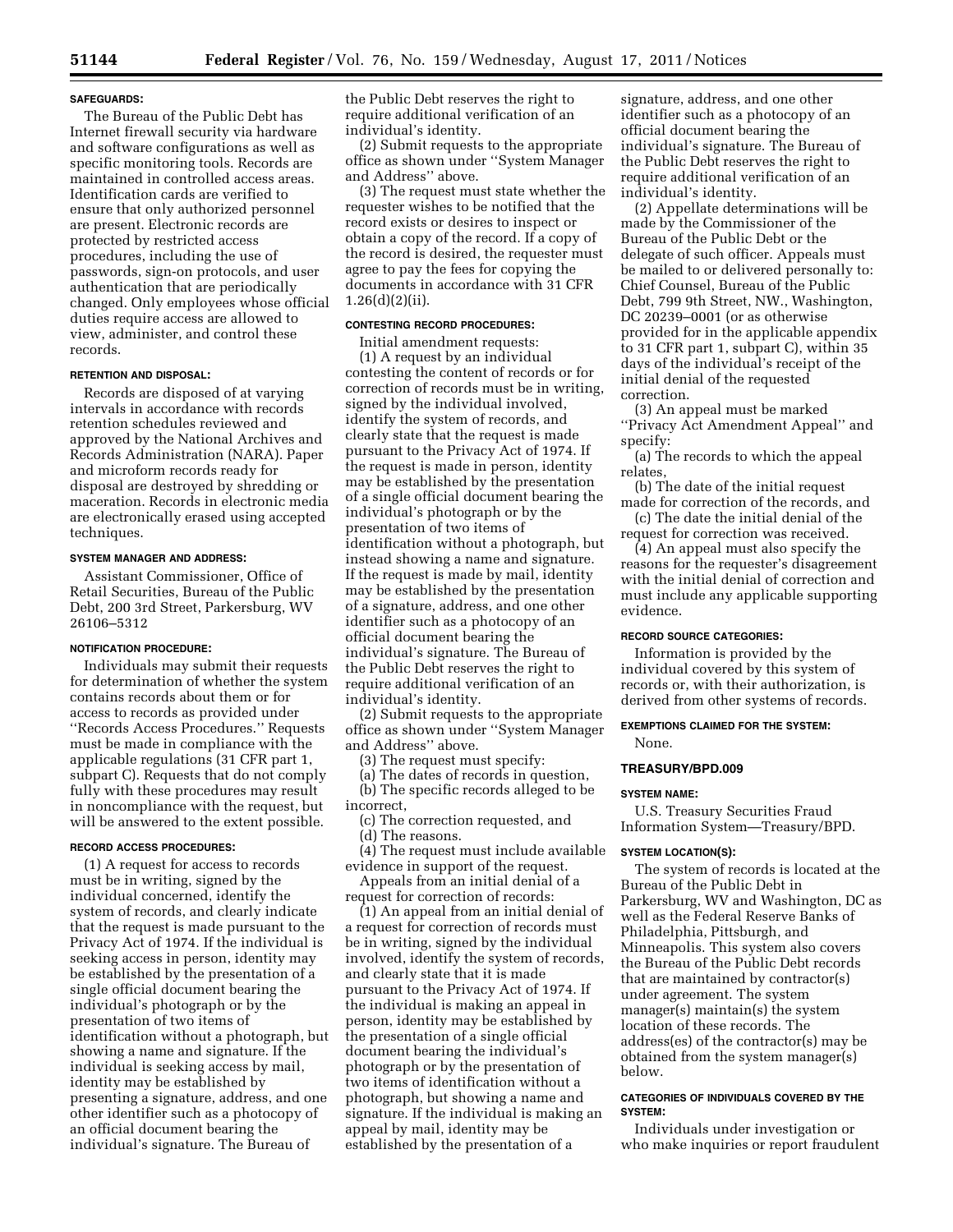or suspicious activities related to Treasury securities and other U.S. obligations.

## **CATEGORIES OF RECORDS IN THE SYSTEM:**

The types of personal information collected/used by this system are necessary to ensure the accurate identification of individuals who report or make fraudulent transactions involving Treasury securities and other U.S. obligations. The types of personal information potentially could include the following:

(1) Personal identifiers (name, including previous name used, and aliases; social security number; tax identification number; physical and electronic addresses; telephone, fax, and pager numbers); and

(2) Authentication aids (personal identification number, password, account number, credit card number, shared-secret identifier, digitized signature, or other unique identifier).

Supporting records may contain correspondence between the Bureau of the Public Debt and the entity or individual submitting a complaint or inquiry, correspondence between the Bureau of the Public Debt and the Department of the Treasury, or correspondence between the Bureau of the Public Debt and law enforcement, regulatory bodies, or other third parties.

#### **AUTHORITY FOR MAINTENANCE OF THE SYSTEM:**

31 U.S.C. 321(a)(5), 31 U.S.C. 333, 31 U.S.C. 3101, *et seq.* 31 U.S.C. 5318, and 5 U.S.C. 301.

#### **PURPOSE(S):**

Records in this system are used to: (1) Identify and monitor fraudulent and suspicious activity related to Treasury securities and other U.S. obligations; (2) ensure that the Bureau of the Public Debt provides a timely and appropriate notification of a possible violation of law to law enforcement and regulatory agencies; (3) protect the Government and individuals from fraud and loss; (4) prevent the misuse of Treasury names and symbols on fraudulent instruments; and, (5) compile summary reports that conform with the spirit of the USA Patriot Act's anti-terrorism financing provisions and the Bank Secrecy Act's anti-money laundering provisions, and submit the reports to the Financial Crimes Enforcement Network (FinCEN).

#### **ROUTINE USES OF RECORDS MAINTAINED IN THE SYSTEM, INCLUDING CATEGORIES OF USERS AND THE PURPOSES OF SUCH USES:**

These records may be disclosed to:

(1) Congressional offices in response to an inquiry made at the request of the individual to whom the record pertains;

(2) Appropriate Federal, State, local, or foreign agencies responsible for investigating or prosecuting the violations of, or for enforcing or implementing a statute, rule, regulation, order, or license;

(3) A court, magistrate, or administrative tribunal in the course of presenting evidence, including disclosures to opposing counsel or witnesses in the course of civil discovery, litigation, or settlement negotiations or in connection with criminal law proceedings or in response to a subpoena;

(4) Third parties during the course of an investigation to the extent necessary to obtain information pertinent to the investigation;

(5) Agents or contractors who have been engaged to assist the Bureau of the Public Debt in the performance of a service related to this system of records and who need to have access to the records in order to perform the activity;

(6) The Department of Justice when seeking legal advice or when

(a) The Department of the Treasury (agency) or

(b) The Bureau of the Public Debt, or

(c) Any employee of the agency in his or her official capacity, or

(d) Any employee of the agency in his or her individual capacity where the Department of Justice has agreed to represent the employee, or

(e) The United States, where the agency determines that litigation is likely to affect the agency or the Bureau of the Public Debt, is a party to litigation or has an interest in such litigation, and the use of such records by the Department of Justice is deemed by the agency to be relevant and necessary to the litigation; and

(7) To appropriate agencies, entities, and persons when (a) The Department suspects or has confirmed that the security or confidentiality of information in the system of records has been compromised; (b) the Department has determined that as a result of the suspected or confirmed compromise there is a risk of harm to economic or property interests, identity theft or fraud, or harm to the security or integrity of this system or other systems or programs (whether maintained by the Department or another agency or entity) that rely upon the compromised information; and (c) the disclosure made to such agencies, entities, and persons is reasonably necessary to assist in connection with the Department's efforts to respond to the suspected or confirmed compromise and prevent, minimize, or remedy such harm.

# **POLICIES AND PRACTICES FOR STORING, RETRIEVING, ACCESSING, RETAINING, AND DISPOSING OF RECORDS IN THE SYSTEM:**

# **STORAGE:**

Records are maintained on electronic media, multiple client-server platforms that are backed-up to magnetic tape or other storage media, and/or hard copy.

#### **RETRIEVABILITY:**

Records may be retrieved by (name, alias name, social security number, tax identification number, account number, or other unique identifier).

#### **SAFEGUARDS:**

These records are maintained in controlled access areas. Identification cards are verified to ensure that only authorized personnel are present. Electronic records are protected by restricted access procedures, including the use of passwords and sign-on protocols that are periodically changed. Only employees whose official duties require access are allowed to view, administer, and control these records. Copies of records maintained on computer have the same limited access as paper records.

## **RETENTION AND DISPOSAL:**

Records are maintained in accordance with National Archives and Records Administration retention schedules. Paper and microform records ready for disposal are destroyed by shredding or maceration. Records in electronic media are electronically erased using accepted techniques.

## **SYSTEM MANAGER(S) AND ADDRESS(ES):**

(1) Assistant Commissioner, Office of Information Technology, Bureau of the Public Debt, 200 Third Street, Parkersburg, WV 26106–5312.

(2) Assistant Commissioner, Office of Retail Securities, Bureau of the Public Debt, 200 Third Street, Parkersburg, WV 26106–5312

(3) Office of the Chief Counsel, Bureau of the Public Debt, 200 Third Street, Parkersburg, WV 26106–5312

#### **NOTIFICATION PROCEDURE:**

This system of records is exempt from the Privacy Act provision on notification procedures. (See ''Exemptions Claimed for the System,'' below.) An individual wishing to be notified if he or she is named in nonexempt records maintained in this system must submit a written request to the Disclosure Officer. See 31 CFR part 1, Subpart C, appendix I.

## **IDENTIFICATION REQUIREMENTS:**

An individual seeking notification through the mail must establish his or her identity by providing a signature